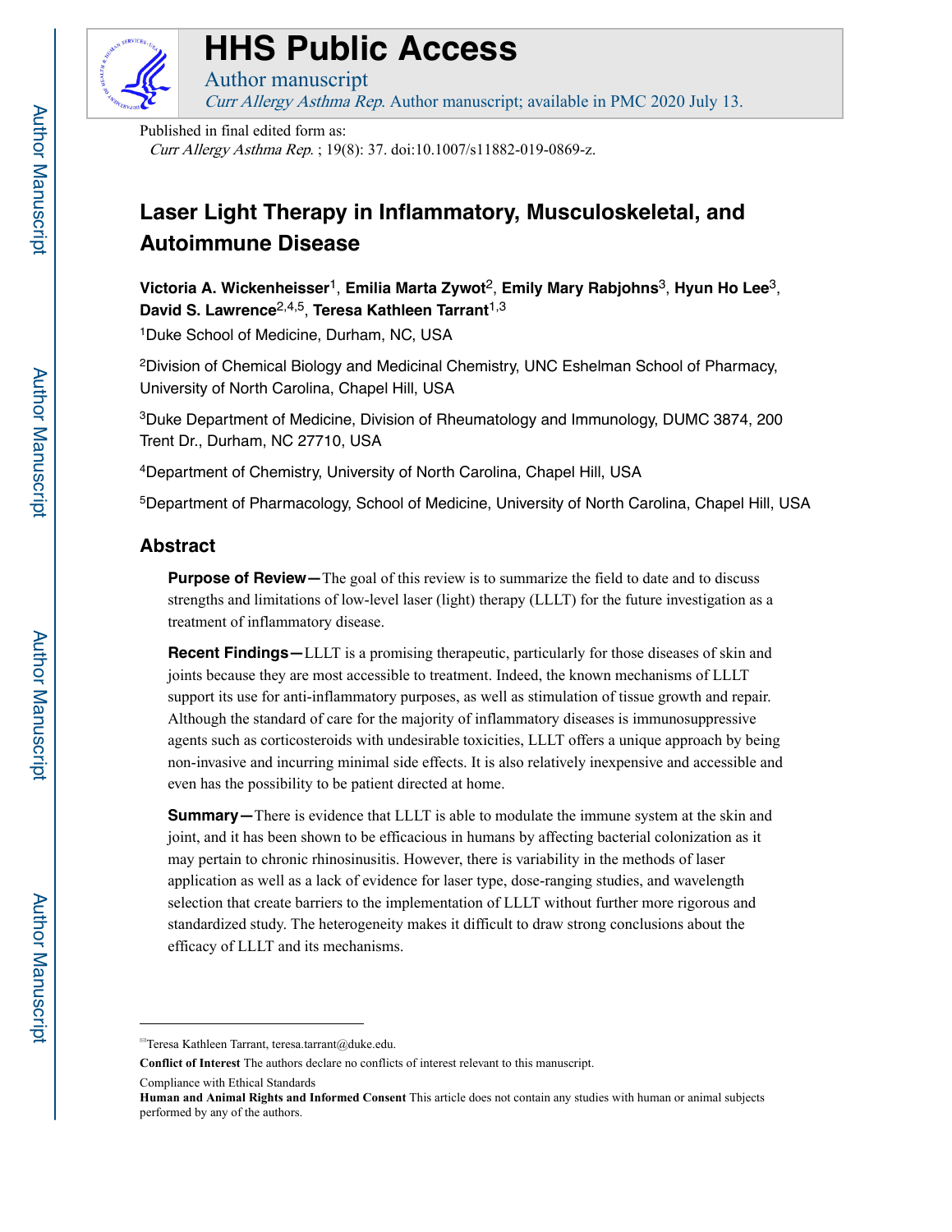## **Keywords**

Low-level light/laser; Phototherapy; Photodynamic therapy; Phototherapeutics; Inflammatory disease; Autoimmunity

## **Introduction**

Low-level laser (light) therapy (LLLT) is a continuous laser or light-emitting diode (LED) of 600 to 1000 nm wavelength applied for the purposes of analgesia, stimulating tissue repair, and/or decreasing inflammation [1••]. LLLT is also known as "cold laser therapy" because it does not cause temperature rise in treated tissue that would lead to change in the tissue architecture  $[2\bullet]$ . This is in contrast to ablative lasers such as  $CO<sub>2</sub>$  and Er:YAG which induce heat-related changes in the superficial tissue and are often employed in scar revision [3]. Another form of laser delivery is photodynamic therapy (PDT), involving the administration of a specific wavelength of light that activates a photosensitizer. These components are non-toxic individually, but combine to induce cellular and tissue changes in an oxygen-dependent manner. PDT has been employed for the treatment of cancer and is thought to have multiple mechanisms by which it exerts its' effects: the production of reactive oxygen species (ROS) that is toxic to tumor cells, damage to the tumor-associated vasculature, and stimulation of an immune response against tumor cells [4]. These as well as other adaptations of laser treatment are a rapidly growing modality for targeting pain and modulation of the inflammatory response in musculoskeletal, autoimmune, and cutaneous disease as well as alternative approaches for cancer therapy.

Multiple mechanisms have been proposed to explain the observed effects of LLLT, also referred to as photobiomodulation  $[1\bullet]$  (Fig. 1). A widely accepted hypothesis is that light therapy stimulates tissues due to the overlapping absorption spectra between oxidized cytochrome c oxidase (CCO), the terminal enzyme of the electron transport chain, and the action spectra from biological responses to light  $[1\bullet, 2\bullet]$ . It is thought that CCO acts as a photoacceptor from red and near-infrared regions of light via copper and iron chromophores, which consequently accelerates cellular metabolism and the production of ATP [5]. Additionally, the nitric oxide (NO) hypothesis proposes that LLLT promotes NO release as a result of photodissociation of NO from CCO which subsequently increases the rate of ATP production and promotes vasodilation [2••, 6]. NO release is believed to modulate ROS and in turn regulate transcription factors related to growth and repair  $[2\bullet, 7]$ . A review of the molecular mechanisms of LLLT-enhanced cellular proliferation showed that LLLT reduces the concentration of signaling molecules involved in the inflammatory response such as nuclear factor kappa B (NF-κB) and can inhibit prostaglandin E2, tumor necrosis factor alpha (TNF-α), cyclooxygenase-2, and interleukin (IL)-1β [8].

These anti-inflammatory mechanisms and the non-invasive nature of LLLT suggest that it would be a desirable therapeutic option for any disease pathology defined by an inflammatory state or requiring stimulation of growth and repair. As a result, it has been welcomed as a potential treatment modality for a variety of conditions. However, studies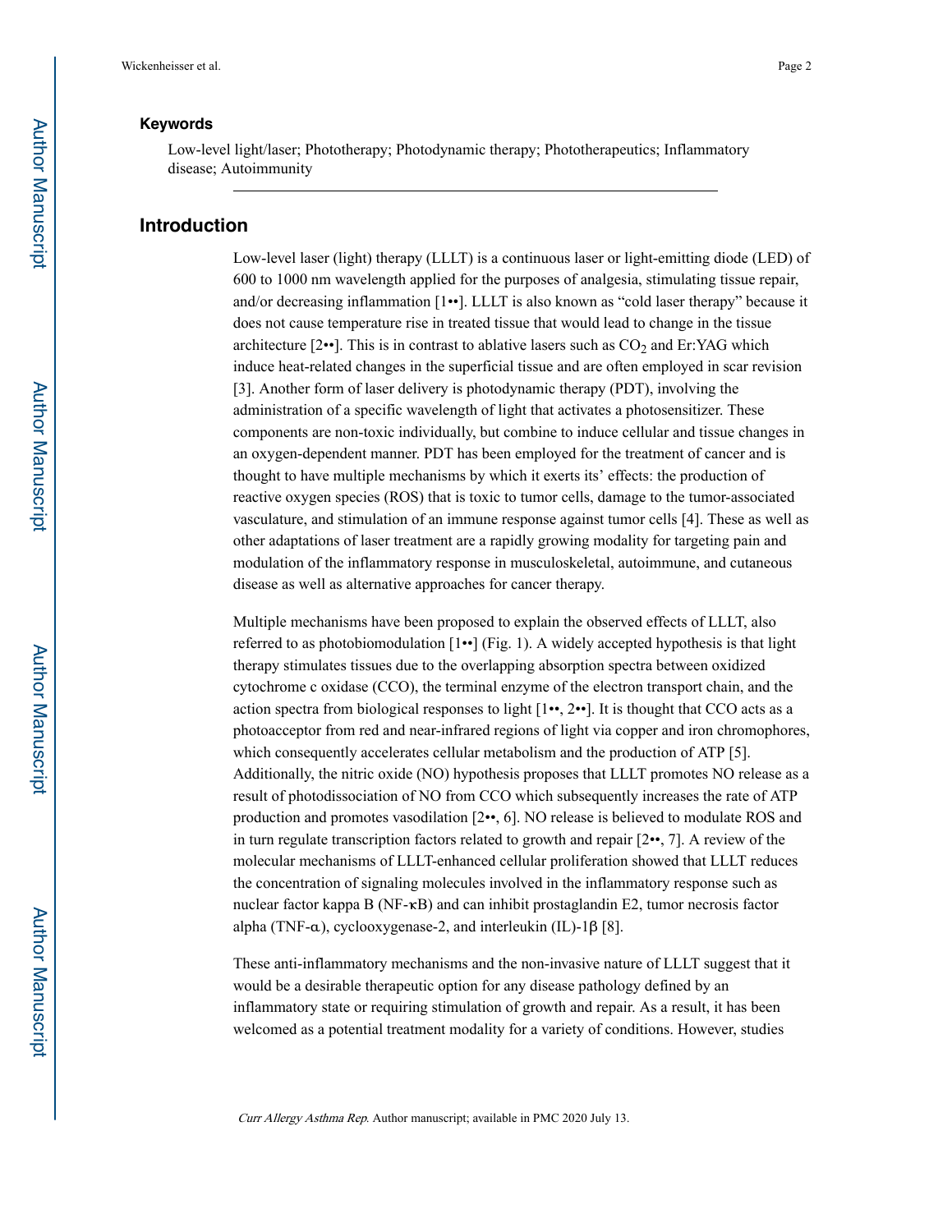thus far have provided conflicting results for the efficacy of LLLT, which may be a result of inconsistent treatment protocols that require further study (Table 1).

This review seeks to update the reader on recent advances using low-level laser therapy and photodynamic therapy in the treatment of inflammatory and autoimmune disease.

#### **Musculoskeletal Disorders**

#### **Pain**

LLLT or "cold laser therapy" has been widely used in pain management with proposed antiinflammatory and analgesic effects. LLLT is a favorable option for pain as it offers a noninvasive therapeutic option that is thought to stimulate biologic activity and promote tissue healing  $[2\bullet\bullet]$ . This is particularly relevant at a time when the incidence of chronic pain is increasing, and the medical profession is re-evaluating the use of many classic pain medications such as narcotics.

LLLT has been shown to be effective against nociceptive [9] and neuropathic pain [10], though there is no evidence yet for its use in central pain [11]. LLLT has been shown to inhibit action potentials in peripheral nerves equating to a 30% neural blockade within 10 to 20 min of application, which is reversed within 24 h [12]. It is hypothesized that this takes place as a result of decreased mitochondrial membrane potential in DRG neurons that reduces the production of ATP [13]. Studies suggest that pain reduction following LLLT occurs from a decrease in oxidative stress and edema formation [14]. LLLT is also thought to affect serotonin and endorphin release, diminishing pain signaling [15, 16]. Despite these promising results, implementing LLLT into clinical treatment has had limitations. Many of the studies that have evaluated LLLT in pain measure results over a short time course and do not provide any evidence for long-term benefit in pain treatment. As a result, the FDA has approved LLT only for temporary relief of muscle and joint pain [11]. There is also high variation in the methods of application of LLLT as well as a lack of evidence for laser type and ideal dose of laser application and wavelength [17].

A systematic literature review by Clijsen et al. assessed the effectiveness of LLLT on pain in adult patients with musculoskeletal disorders. They found a significant difference in pain between LLLT and placebo LLLT control, supporting that LLLT is an effective treatment for musculoskeletal pain ( $D = 0.85$ , 95% CI −1.22 to −0.048,  $p < 0.001$ ). The authors carried out additional subgroup analyses to examine whether study design, anatomic location, and adherence to the World Association for Laser Therapy (WALT) guidelines affected outcomes. The WALT guidelines were created in an attempt to standardize laser treatment protocols based on condition and anatomical location, though many studies do not follow these recommendations. There was no difference in groups based on anatomic location that was laser treated (knee, wrist, shoulder, back) or study design (randomized control trial vs. clinical trial) [18], and there was no significant difference between studies that adhered to WALT guidelines. However, the authors suggest that WALT adherence may be clinically relevant as the mean change was greater than the minimum clinically important difference for the visual analog scale (VAS), a unidimensional measure of pain intensity used for assessment in this study as defined by multiple authors [19, 20]. This review was limited due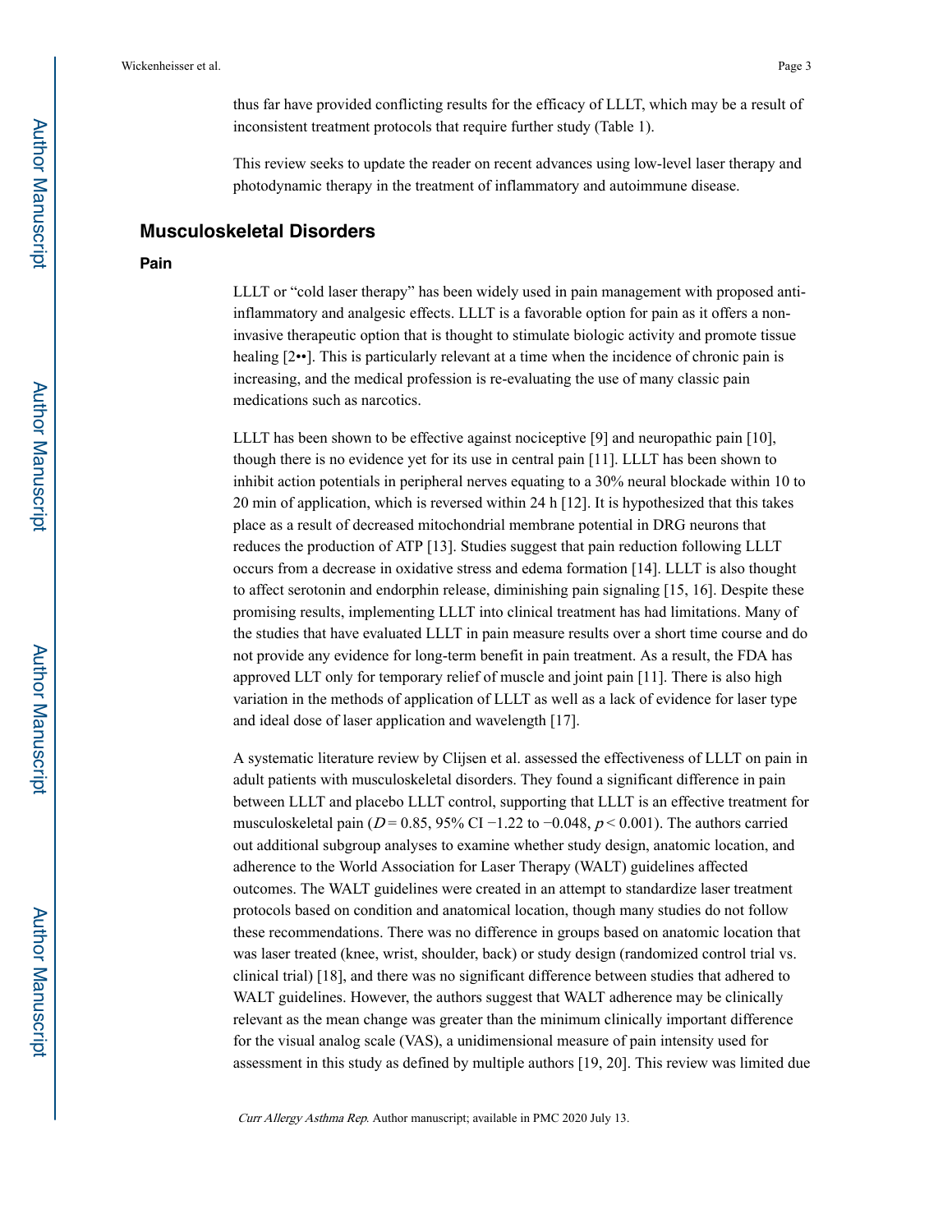to the multitude of treatment regimens and a high variety of anatomical locations that were treated, though the significant benefit from LLLT in this meta-analysis suggests that the benefits are independent of anatomical site. Many of the studies included in this metaanalysis employed additional treatments such as exercise or cold pack therapy, warranting further study with LLLT alone compared with the standard treatment protocol. In addition, further evaluation of appropriate laser protocol based on anatomic location should be carried out.

#### **Carpal Tunnel Syndrome**

Carpal tunnel syndrome is a mononeuropathy secondary to the entrapment of the median nerve by chronic inflammation and swelling of the transverse carpal ligament. It can cause significant functional impairment and ultimately require surgical intervention if standard treatment fails. LLLT has shown positive results in its use for injured peripheral nerves in animals, inducing Schwann cell proliferation [21]. Recently, a number of clinical studies have sought to assess the potential therapeutic benefit of LLLT in carpal tunnel syndrome.

Lazovic et al. carried out a double-blind, placebo-controlled study to assess the short-term efficacy of LLLT in patients with mild-moderate carpal tunnel syndrome lasting <1 year. They assessed active laser vs. placebo (sham) laser applied 5 times per week for 2 weeks, followed by 10 treatments every other day for 3 weeks for a total of 20 treatments. Patients were evaluated before and 3 weeks after treatment. Following LLLT treatment, there was a significant decrease in pain compared with control, based on VAS scores. There were significantly fewer cases with positive Tinel's sign (a clinical indicator of median nerve entrapment) in the active laser group, although a decrease in the presence of Tinel's sign was seen in both LLLT and control groups. There was also a significant decrease in the wrist to digit 2 median sensory nerve conduction velocity as compared with control [22]. This study indicates that LLLT may be beneficial for the treatment of both symptoms and nerve pathology in carpal tunnel syndrome.

A meta-analysis assessed the efficacy of LLLT in randomized control trials for carpal tunnel syndrome. Overall, LLLT was not superior to placebo in assessment of sensory nerve action potential, functional status improvement, pain reduction, or motor electrodiagnostic evaluations. However, there was a significant improvement with LLLT over placebo with regard to grip strength (MD 2.19, 95% CI 1.63–2.76) [23]. This meta-analysis was limited to a small number of trials, with a substantial amount of heterogeneity that led to the exclusion of different studies in each analysis. Further, the laser type, duration, method of application, frequency of application, and total dose varied greatly among the eight studies. Individually, many of the studies that included higher total doses of laser treatment were those that showed significant differences among LLLT and placebo groups, which may be a contributing factor. There was also inconsistent use of splinting in the studies, with some trials allowing splints to be worn, potentially undermining the efficacy of LLLT in these studies and the subsequent analysis in this review.

A Cochrane systemic review, which adheres to strict methodological and reporting standards to minimize bias and improve accuracy of results, summarized the results of randomized clinical trials assessing the use of LLLT for the treatment of carpal tunnel syndrome with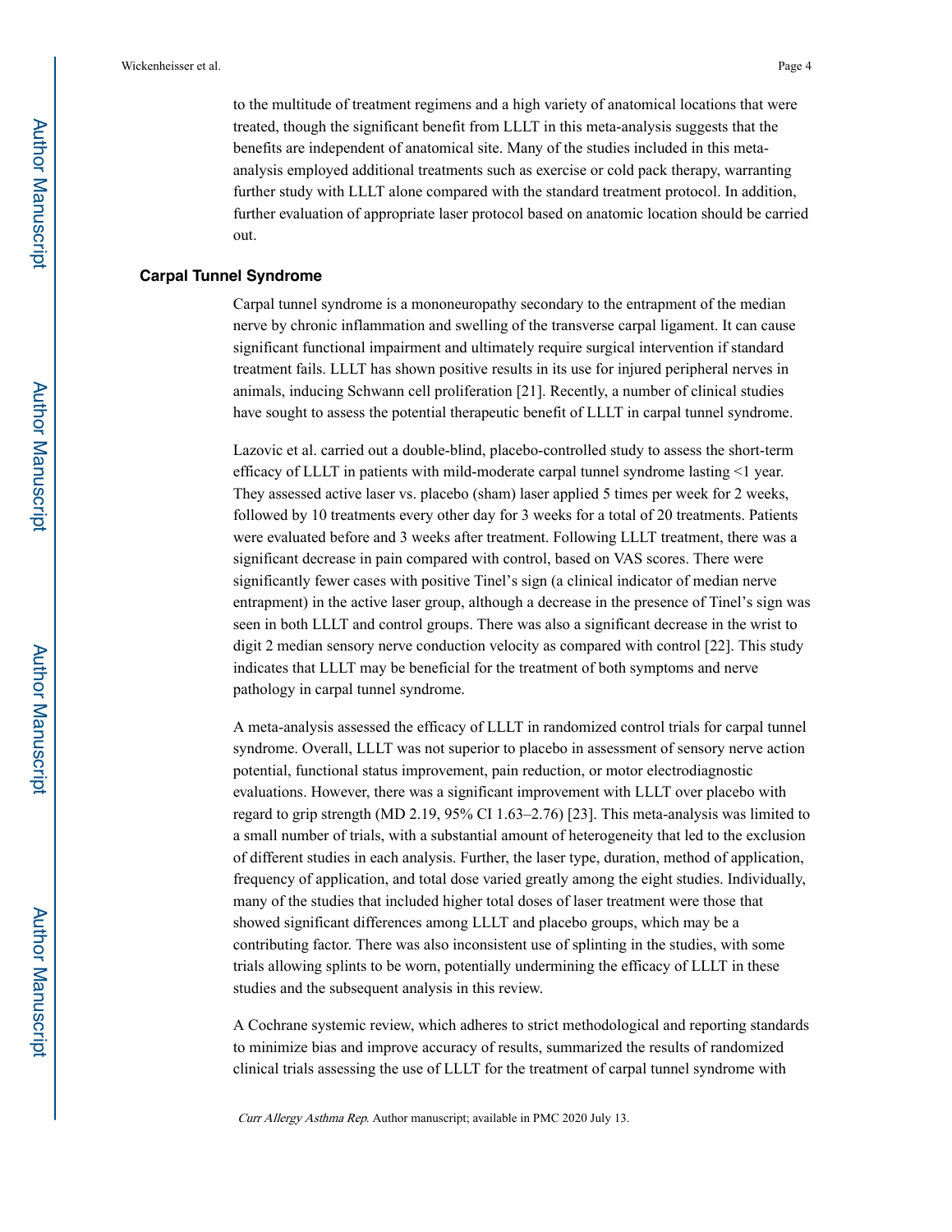similar findings. Seven clinical trials met inclusion criteria. Hand grip at 12 weeks was stronger in the LLLT group than in control (MD = 2.04, 95% CI 0.08–3.99,  $p = 0.04$ ). There was also a significant improvement in the visual analog scale (VAS, as described above) at 12 weeks in the LLLT group compared with control (MD =  $0.97$ , 95% CI 0.84–1.73,  $p =$ 0.001). There were no statistically significant differences in any other parameters measured including symptom severity scores and functional status scores, as well as nerve conduction studies [2••]. Like the aforementioned meta-analysis, this study was also limited by heterogeneity as a result of multiple laser therapy protocols involving different doses given at varying anatomical locations. Standardized laser protocols of laser beam strength and anatomic location that are compared with placebo as well as consistent outcome measurements should be studied in the future to minimize confounding variables and assess the possible benefits for carpal tunnel syndrome.

#### **Rheumatoid Arthritis**

Rheumatoid arthritis (RA) is a progressive inflammatory autoimmune disease that afflicts just under 1% of the US population [24]. RA is known to involve the influx of inflammatory cells into the synovium/joint space and the production of pro-inflammatory cytokines that result in irreversible damage and functional impairment. RA therapies are constrained by the range of moderate to severe side effects associated with long-term systemic exposure. LLLT provides a potential non-invasive, anti-inflammatory treatment with minimal side effects that could prove useful in this disease.

Alves et al. found that LLLT is able to modulate both the early and late stages of RA in a collagen-induced arthritis (CIA) rat model. This study examined the histological effects of LLLT treatment at different stages of RA progression in the knees of the CIA rat model. Groups were divided by treatment at either 12 h after arthritis induction or 7 days after arthritis induction with the same LLLT parameters (780 nm,  $7.7 \text{ J/cm}^2$ , continuous). LLLT at both early and late RA progression stages significantly improved mononuclear inflammatory cells, exudate, medullary hemorrhage, hyperemia, necrosis, distribution of fibrocartilage, and number of chondroblasts and osteoblasts compared with the RA untreated control group  $(p < 0.05)$  [25].

Issa et al. sought to evaluate the clinical and histological results of LLLT in a murine model of acute (zymosan A) and chronic (collagen bovine type II) inflammation. In acute arthritis, treatment 15 min after arthritis induction was not effective in improving histologic parameters of inflammation. For animals with acute arthritis receiving two laser treatments at 15 min and 24 h, LLLT therapy at 905 nm significantly reduced resorption of the articular surface area, whereas that at 660 nm exacerbated the articular surface resorption as compared with untreated control ( $p = 0.044$ ). Conversely, in the chronic arthritis group, 660 nm was the only wavelength of LLLT that showed significant reduction in articular resorption ( $p = 0.026$ ). This study indicates that the different wavelengths of light may exert differential effects on acute and chronic stages of arthritis. These pre-clinical controlled studies support that optimization and study of laser wavelength, penetration, and timing are relevant to clinical endpoints being measured and may explain why different clinical trials have shown inconsistent results. A major limitation of this study is the euthanasia of animals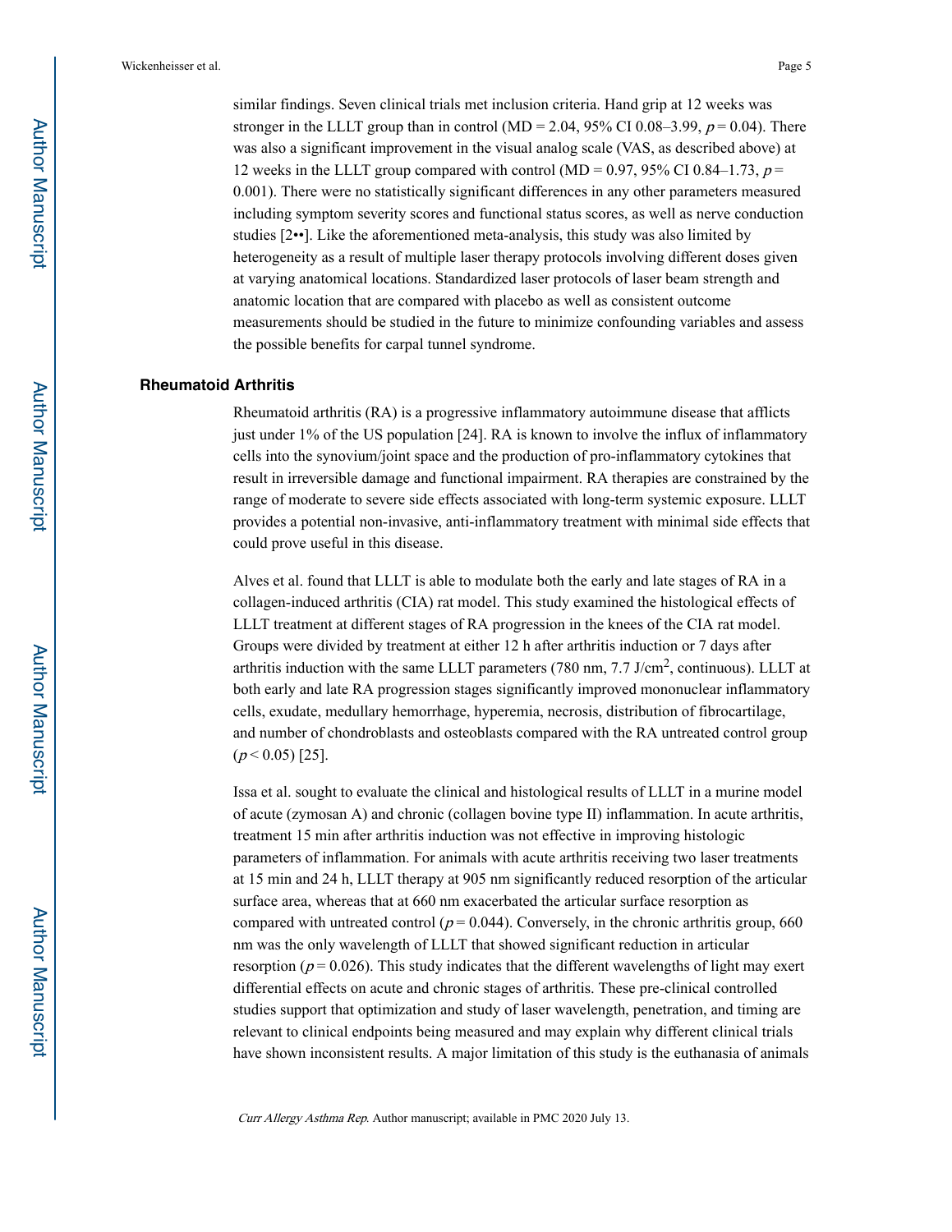24 h after LLLT treatment; thus, the results are only applicable to the immediate 24 h following treatment, without evidence of how LLLT may influence inflammation over time.

It has been shown that IL-6 deficiency delays arthritis onset and reduces severity in the CIA model, suggesting a role for this inflammatory cytokine in the pathogenesis of RA [26]. Multiple studies have also suggested that IL-6 overproduction correlates with RA disease severity [27, 28]. Though the use of IL-1 and TNF- $\alpha$  inhibitors have changed the landscape of RA treatment, there are still a number of patients who do not respond to these treatments, suggesting that there are other potential targets that influence RA disease [29–31]. Araki and Imaoka et al. studied the role of IL-6 in the effects LLLT in rheumatoid arthritis. These authors studied linear, polarized, near-infrared light to assess the mechanism(s) of LLLT in both human cell lines isolated from the knee joint of an RA patient and those in the CIA rat model. The MH7A cell line retains the morphological and functional characteristics of synovial cells, which were incubated with or without recombinant human IL-1β for 16 h and then treated with LLLT illumination. Reverse transcription polymerase chain reaction (RT-PCR) measuring gene expression of IL-6 in these cells showed a decrease in the laser-treated group. CIA was induced in female rats followed by either laser or no treatment. Immunohistochemistry of synovial fibroblasts showed a reduction in IL-6 in the laser-treated group as compared with control [23]. Since the pro-inflammatory cytokine IL-6 is known to be involved in the pathogenesis of RA and high levels are detected in synovial fluid and serum of RA patients, LLLT-mediated reduction of this signaling molecule may be the mechanism by which LLLT exerts its therapeutic effects in RA.

RA is characterized by joint destruction as a result of leukocyte migration into the synovium in a chemokine-dependent manner [32]. Chemokines facilitate adhesion of leukocytes following migration to the site of inflammation [33]. Zhang et al. examined the immune signal changes that occur in the CIA rat model of RA and what changes occurred in these pathways following LLLT treatment. They observed that CCL2 chemokine gene expression increased in arthritis and significantly decreased with LLLT treatment. Ingenuity pathway analysis was used to reveal the role of chemokine signaling pathways in the activation of CCL2 production. This was validated with real-time PCR, RT-PCR, and immunohistochemistry [34]. This study suggests that changes to CCL2 expression may be one of the mechanisms by which LLLT reduces inflammation in RA.

LLLT is a promising treatment for RA given its non-invasive nature and anti-inflammatory effects. Current research in pre-clinical studies shows that it could play a major role in attenuating the immune response that leads to joint destruction and debilitation. LLLT as a therapeutic modality in arthritis should be studied further to determine both the mechanisms by which it may modify disease progression and its efficacy in human disease.

## **Dermatology**

Laser therapy has long been used in the field of dermatology for cosmetic procedures such as wrinkle reduction and skin resurfacing, as well as the treatment of acne and other skin pathologies. The original laser technologies used in dermatology were based on the principle of photothermolysis or heat-induced changes to the skin [35]. Further, ultraviolet (UV) light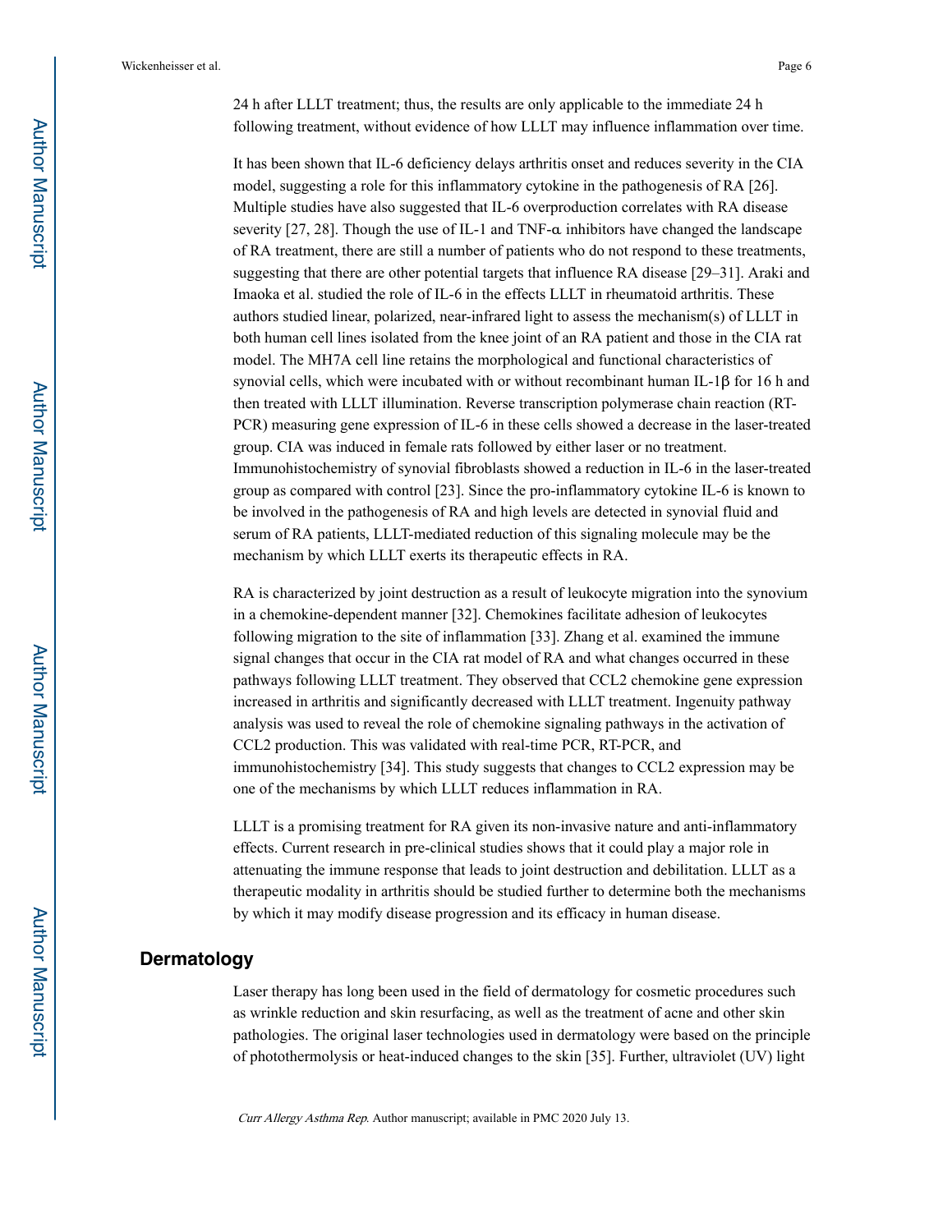has been used in the treatment of pathologies including acne vulgaris and psoriasis but is less favorable given its risk of skin damage and carcinogenesis. Recently, LLLT has been evaluated for the use of acne vulgaris, and its therapeutic effects are thought to be a result of ROS production that destroys bacteria [36, 37] as well as anti-inflammatory effects [38, 39]. It is hypothesized that red–near-infrared light modulates cells of the immune system to exert its effects, though this mechanism has yet to be proven in the literature. There have been many advances in laser therapy that allow illumination to be delivered to a large surface area with commercially available technology. This warrants the determination of the changes that occur at the skin level following LLLT and the mechanism of action by which it exerts antiinflammatory effects.

Omi et al. sought to characterize the cellular and cytokine expression changes that occur in healthy human skin after LLLT. They evaluated histopathological changes in adult skin samples, as well as qualitative and quantitative changes in the inflammatory markers IL-2 and IL-4. They utilized IL-2 and IL-4 as markers of T helper 1  $(T_H1)$  and T helper 2 cell  $(T<sub>H</sub>2)$  activity, respectively. They found that laser radiation induced endothelial cell edema with hemostasis and infiltration of monocytes, neutrophils, and mast cells in the extravascular dermis at 3 h which persisted for 1 week after treatment. After 1 week of treatment, they noted the presence of both IL-2 and IL-4, with higher amounts of IL-4, in skin homing T lymphocytes. Lymphocytes and fibroblasts were still observed at 4–5 weeks after treatment [40•]. The authors propose that treatment with LLLT increases both  $T_H1$  and  $T_H2$  activity with greater activation of  $T_H2$  cells as indicated by higher IL-4 levels. Chen et al. showed that LED blue and red light illumination of healthy skin activates redox-sensitive NF-κB signaling in murine embryonic fibroblasts via generation of ROS [7]. When combined, these studies indicate that in healthy skin, laser treatment affects immune cell infiltration, which may be a potential mechanism by which LLLT could affect cellular change in immune-mediated cutaneous disease.

## **Psoriasis**

Psoriasis is a chronic, immune-mediated disease with skin and joint manifestations that is often relapsing and remitting [41]. The pathophysiology is known to involve abnormal keratinocyte proliferation and immune cell infiltration as a result of aberrant antigen presentation [42]. This immune response is defined by the activation of  $NF-\kappa B$  signaling and increased T helper 17 ( $T_H$ 17) cells that are the source of an enhanced IL-17 inflammatory response. Typical regimens for the treatment ofpsoriasis include UV light, utilizing UVB and UVA light [42]. UV phototherapy acts through multiple mechanisms including apoptosis of inflammatory cells, suppression of  $T<sub>h</sub>17$  cells, and activation of immune-suppressing signals such as IL-10,  $T_H2$ , and regulatory T ( $T_{\text{reg}}$ ) cells [43]. Phototherapy is a favorable treatment option in patients who require treatment over large areas of the body. Narrowband UVB treatment can even take place at home and has not been associated with an increased risk of skin cancer [41, 44]; however, UVB treatment has substantial insurance and co-pay costs and side effects such as photosensitization that may make it a less desirable treatment option. UVA light therapy (PUVA) is used much less frequently as it has been associated with increased risk of skin malignancy [45, 46].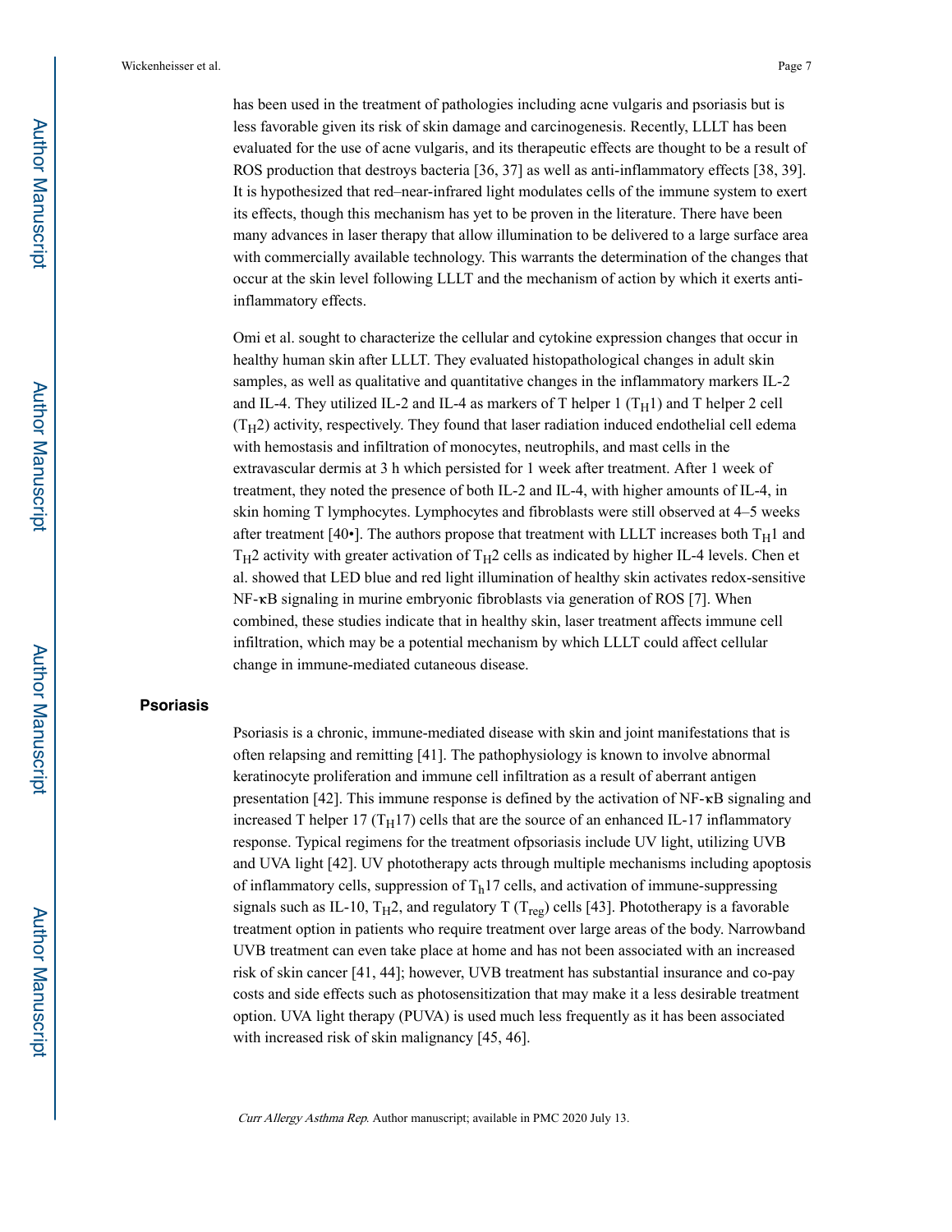Since LLLT exhibits multiple anti-inflammatory and immune-modulating effects and has shown promise in diseases defined by altered T cell signaling, psoriasis is a reasonable disease in which to pilot therapy particularly given that other forms of light therapy have been successful. In contrast to other light treatments, LLLT has stronger penetration with the potential for photobiomodulation, which may prove more promising. There have been a small number of studies utilizing LLLT for the clinical treatment of psoriasis although the literature is still in its infancy [47, 48]. Specifically, Ablon et al. treated psoriasis patients with 8–10 sessions of combined 830 and 633 nm LED therapy, with normalization of skin plaques in 60–100% of the treated surface area [47]. Future controlled studies should compare LLLT with current light-based therapies used to determine whether it is equivalent or superior.

#### **Alopecia Areata**

Alopecia areata (AA) is an autoimmune response against hair follicles, known to involve an inflammatory infiltrate primarily composed ofCD4+ T cells and Langerhans cells surrounding follicular bulbs [49]. The rate of hair loss recurrence remains relatively high despite current therapies [50–52]. The primary light therapy that has been used for the treatment of alopecia areata is the excimer laser (308 nm), a UV-based therapy [53]. The excimer laser is a well-tolerated and effective treatment, but it can be quite expensive and has been shown to only be a successful treatment of the scalp without much benefit for alopecia of other areas of the body [54]. Narrowband ultraviolet B (NB UVB) light has also been used for treatment; however, there are concerns for its carcinogenic potential [53]. Interestingly, in 1967, Mester et al. noticed that low-power laser could induce hair growth in mice [55], and paradoxical hair growth following laser hair removal treatments has been documented [56]. This suggests that in addition to the potential effects of LLLT on the immune system, it may also directly influence hair growth. Thus, LLLT has been suggested as a potential therapy for hair loss secondary to AA, especially since it has few adverse side effects while retaining the benefits of a local (as opposed to systemic) light-based therapy.

Waiz et al. carried out a clinical trial using a pulsed infrared diode laser (904 nm) on treatment-resistant AA of the scalp, beard, eyebrow, and mustache. Of the 34 patches treated, 32 showed hair regrowth, and no adverse side effects were noted. This was in contrast to consistent reporting of erythema and skin blistering with or without hyperpigmentation that was seen with excimer laser treatment as the comparator treatment [57]. A case series also showed that LLLT contributed to hair regrowth in 75% of patients with scalp AA previously resistant to other treatments even though patients were using an unspecified concomitant therapy [50]. In a prospective study, 46.7% of patients with mild patchy AA experienced hair regrowth 1.6 months earlier in treated areas compared with nontreated areas [58]. Interestingly, the three patients with comorbid atopic dermatitis were nonresponders, which could indicate that the presence of other conditions, particularly those that are  $T_H2$  predominant, may affect the success of laser therapy, albeit the number of individuals treated was so low that this is difficult to conclude with certainty. Given the cost and potential adverse side effects of excimer laser, possible carcinogenicity with NB UVB, and inconsistent treatment results with current therapies based on traditional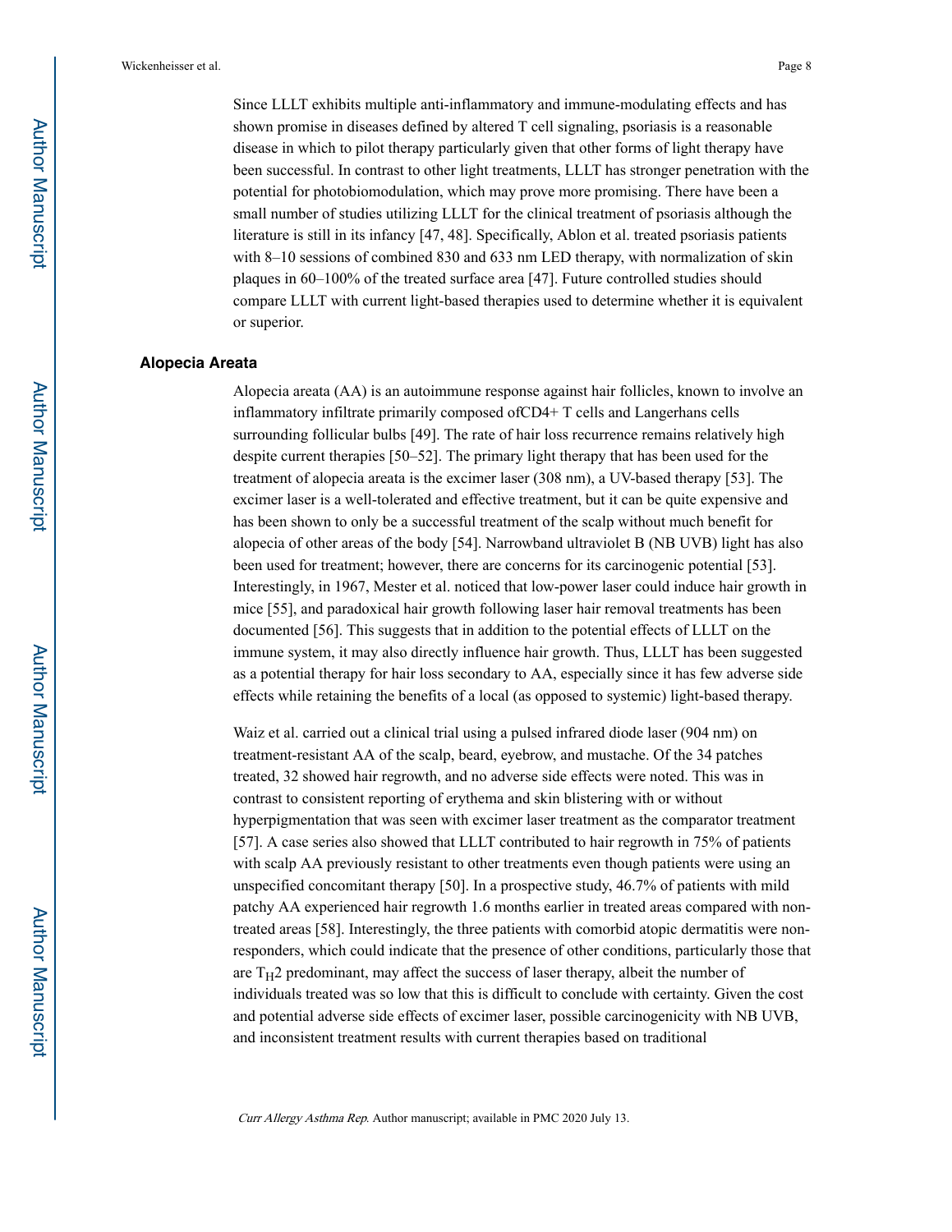immunosuppression, LLLT has minimal toxicity and shows some promise that warrants further study in the treatment of AA, particularly in refractory cases.

#### **Atopic Dermatitis**

The use of LLLT in human studies has shown promising anti-inflammatory effects, particularly on T cell function, as discussed in previous sections. This study sought to assess LLLT as a treatment for canines with existing atopic dermatitis (AD) on either both forepaws or both hind paws (each dog served as its own control). Canine AD is a genetically predisposed, inflammatory, pruritic skin disease associated with overproduction of immunoglobulin E (IgE) antibodies in dogs, and it shares similarities with human AD, characterized by an abnormal  $T_H2$  inflammatory response [59]. A localized canine atopic dermatitis severity score (LCADSS) and owner localized pruritic visual analog score (LPVAS) were assessed as endpoints in LLLT, both of which decreased significantly from week 0 at weeks 2, 4, and 5 for both LLLT and placebo paws [60]. The authors suggest that this was likely due to a placebo effect which has been demonstrated in previous veterinary studies, among both caregivers and veterinarians [61]. However, it is also possible that the laser had systemic effects, and given that each dog served as its own control, this could have led to the placebo paw receiving treatment inadvertently from systemic effects of the laser. In the future, a non-treated or sham-treated control group should be studied as a comparator to control for potential systemic effects of LLLT. Of note, the use of LLLT in human AD has yet to be evaluated and should be studied with caution given the anecdotal experience of noted AD worsening in the AA trial described above [58].

Psoriasis and AA are skin disorders mediated by  $T_H1$  and  $T_H17$  responses in contrast to AD, which results from the aberrant  $T_H$ 2-mediated pathology. It is possible that the mechanism of LLLT is not advantageous for allergic skin disorders that are T cell mediated. IL-4 is a known mediator of  $T_H2$  cell recruitment, and Omi et al. showed that LLLT increased IL-4, which may affect disease outcomes in human and canine AD [40•]. Thus, the clinical efficacy and mechanistic action of LLLT must be further clarified to best direct the utility of laser therapy in immune-mediated diseases in the future.

## **Otolaryngology**

Multiple studies have shown that nasal decolonization of Staphylococcus aureus will lead to a decreased nosocomial infection rate in hospitalized patients [62, 63]. Methicillin-sensitive S. aureus (MSSA) and methicillin-resistant S. aureus (MRSA) contribute to 25% of nosocomial infections. Antibacterial resistance of MRSA is a growing clinical problem particularly in those with nasal colonization. Near-infrared (NIR) laser, which is within the wavelength spectrum of LLLT, has been shown to successfully kill bacteria without raising tissue temperature, suggesting that it could be used in decolonization in human patients without contributing to bacterial antibiotic resistance [64].

Krespi and Kizhner demonstrated the successful use of LLLT for nasal decolonization of MSSA and MRSA in antibiotic-resistant patients. The authors found that LLLT successfully eradicated nasal decolonization with a 940-nm  $(600 \text{ J/cm}^2)$  laser having the greatest rate of success. They also suggest that LLLT potentiated effects of a topical antibiotic (e-mycin) to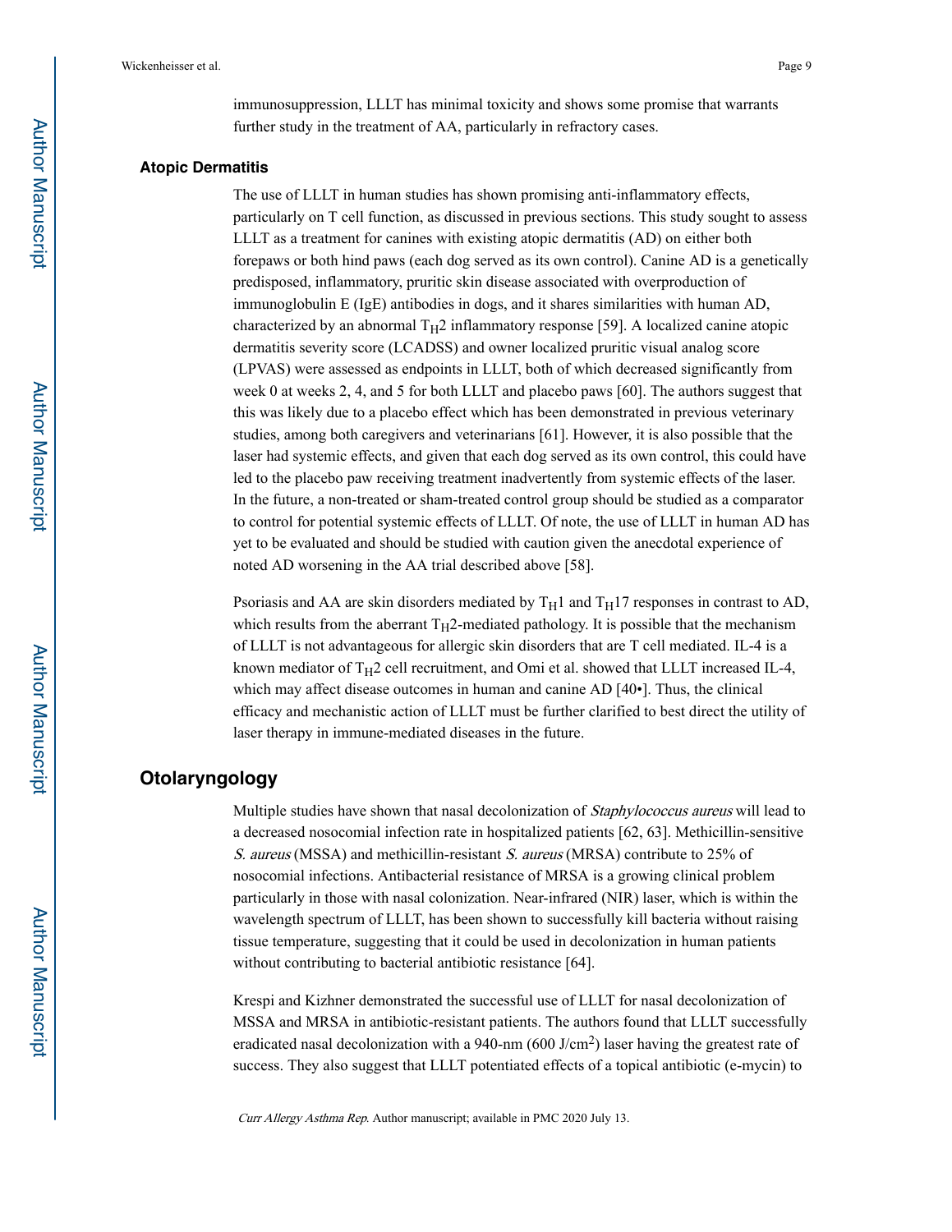which bacteria had been previously resistant, although there was no antibiotic-only control in this study for rigorous comparison [64]. The authors propose that LLLT alters the respiratory process of the cellular plasma membrane by lowering membrane potential and then subsequently inactivates the bacterial resistance mechanism of drug efflux. This study provides promising preliminary data for the use of LLLT in nasal decolonization and should be studied further with an antibiotic-only control.

Patients with nasal colonization combined with other non-infectious factors can develop chronic rhinosinusitis [65] for which systemic antibiotics are often ineffective due to biofilm formation [66, 67]. As shown in the aforementioned study by Krespi et al., LLLT disrupts bacterial biofilms and decreases bacterial counts in patients with nasal colonization. Photoactive (PA) agents also produce cytotoxic species when excited with specific wavelengths of light causing bacterial cell death [68]. These findings lead Krespi and Kizhner to further test LLLT as a potential therapy for patients with chronic rhinosinusitis. NIR alone was compared with laser-activated indocyanine green, a PA agent which has been successful in the eradication of common bacterial pathogens in chronic rhinosinusitis (CRS) [69] as well as treatment of acne vulgaris [70]. The study evaluated 23 symptomatic, postsurgical CRS patients with nasal cultures positive for pathogenic bacteria. Group 1 was treated with 940-nm laser intra-nasally, and group 2 was treated with a combination of indocyanine green and 810-nm laser (wavelength to which indocyanine green is responsive) intra-nasally. Clinical efficacy using a validated patient-reported outcome measure (SNOT20; Sino-Nasal Outcome Test) and nasal endoscopic scoring was statistically different ( $p < 0.05$ ) in both groups at the end of the study compared with readouts at the beginning of the study [71]. There was no difference between LLLT alone as compared with LLLT plus indocyanine green with regard to nasal culture growth or diversity, and the endoscopy results and SNOT20 were not different between treatment groups. This suggests that laser illumination has clinical benefit in the treatment of CRS independent of the effects of a PA agent; however, this study was not controlled, and there would be an added value from an untreated control group to compare the efficacy ofLLLT in the treatment of refractory CRS with respect to patient-reported outcome measures and bacterial diversity/ amount of growth.

## **Nephrology**

Anti-glomerular basement membrane (GBM) disease is an autoimmune disease defined by antibodies directed against the glomerular and/or pulmonary basement membrane. Human glomerulonephritis-associated renal injury is associated with the infiltration of macrophages within the glomeruli and interstitium [72]. These macrophages establish a pro-inflammatory environment via mediators including TNF-α, IL-1β, and ROS [73–75]. LLLT has shown promise as an anti-inflammatory agent that can reduce these and other components of the inflammatory response. Although LLLT has been studied as a therapeutic modality for pathologies that are either at or just below the skin surface, there has been little study of LLLT effects on internal organs given the limitations of laser depth.

Yamamoto et al. sought to assess the effect of LLLT in a rat model of crescentic glomerulonephritis. They evaluated external application of LLLT for 14 days following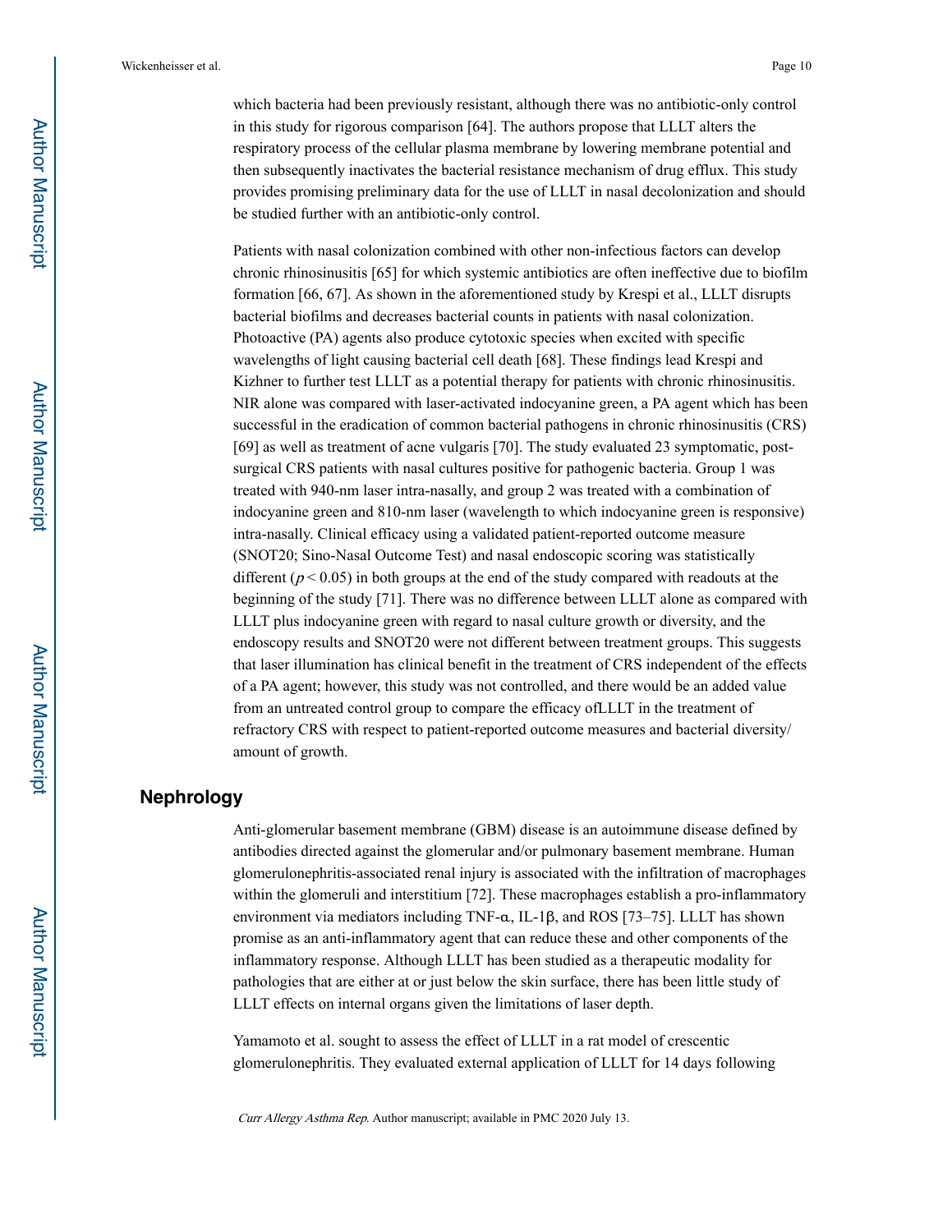injection of an anti-GBM antibody into rats. RT-PCR analysis of cortical tissue isolated from the left kidney of each animal showed that following LLLT, levels of TNF-α were attenuated albeit not significantly ( $p = 0.07$ ) and mRNA levels of IL-1 $\beta$  were significantly decreased (p < 0.05). Histologically, LLLT suppressed crescent formation as compared with control (GBM without LLLT,  $82.0 \pm 4.7\%$ , GBM with LLLT,  $46.8 \pm 9.9\%$ ,  $p < 0.05$ ). LLLT treatment also significantly decreased the number of CD8+ lymphocytes infiltrating the glomerulus compared with control ( $p < 0.05$ ) and appeared to suppress the infiltration of ED1-expressing macrophages, though this difference was not significant [76]. Some important limitations of this study include a difference in laser energy delivered to the right and left kidneys (25 J/cm<sup>2</sup> and 11 J/cm<sup>2</sup>, respectively), which is thought to be due to interference from the spleen. Further, rat kidneys are much easier to access with laser applied externally, and in order to apply this treatment modality to the human kidney, an internal source, such as an implant, would be required. Although this pre-clinical in vivo data is compelling, it highlights a major limitation of LLLT as a treatment for deeper tissues; specifically noted was a distinctly different energy dose delivered per kidney given its proximity to other organs. Even if a laser could penetrate to the appropriate depth, this study highlights that anatomical interference would still be a barrier to delivery. Nevertheless, this study is an important first step toward applying LLLT to deeper tissues and expanding beyond external application.

## **Neurology**

Multiple sclerosis (MS) is a chronic, inflammatory disease of the CNS defined by aberrant  $T_H1$  and  $T_H17$  lymphocytes that react to myelin. Studies in experimental autoimmune encephalomyelitis (EAE) show many similarities to MS and support the hypothesis that MS originates from activation of CNS antigen-specific CD4+ T cells in the periphery [77]. Additionally, EAE is characterized by overproduction of NO by innate immune cells, such as macrophages and microglia, which is also implicated in many diseases of neurological dysfunction. LLLT has been studied in central nervous system disease as an adjunct therapy for diseases including Alzheimer's in mouse models, as well as neurologic deficits related to stroke and traumatic brain injury in rats and rabbits [78–82]. It has also shown promising anti-inflammatory effects in immune-mediated diseases as discussed above, making LLLT a potential therapy for MS.

Goncalves et al. examined both the effect and mechanisms of LLLT in EAE [83]. In this study, the two laser wavelengths tested (660 nm, 904 nm) reduced the NO influx seen in the spinal cord with EAE induction ( $p < 0.01$ ) and markedly inhibited clinical signs of disease and EAE-associated weight loss, a clinical marker for disease severity and deterioration. Although both 660-nm and 904-nm treatments significantly decreased IL-17, IFN-γ, and IL-1β levels in the spinal cord, only the 660-nm laser significantly reduced the infiltration of inflammatory cells into the CNS ( $p < 0.02$ ) and attenuated demyelination. This study indicates that LLLT is effective against the neuroinflammation in this animal model of multiple sclerosis and may prove to be a successful treatment modality in the future. It also illustrates the need to consider wavelength as an important variable to study in a given disease as there were clear differences in between the two laser types tested in this study.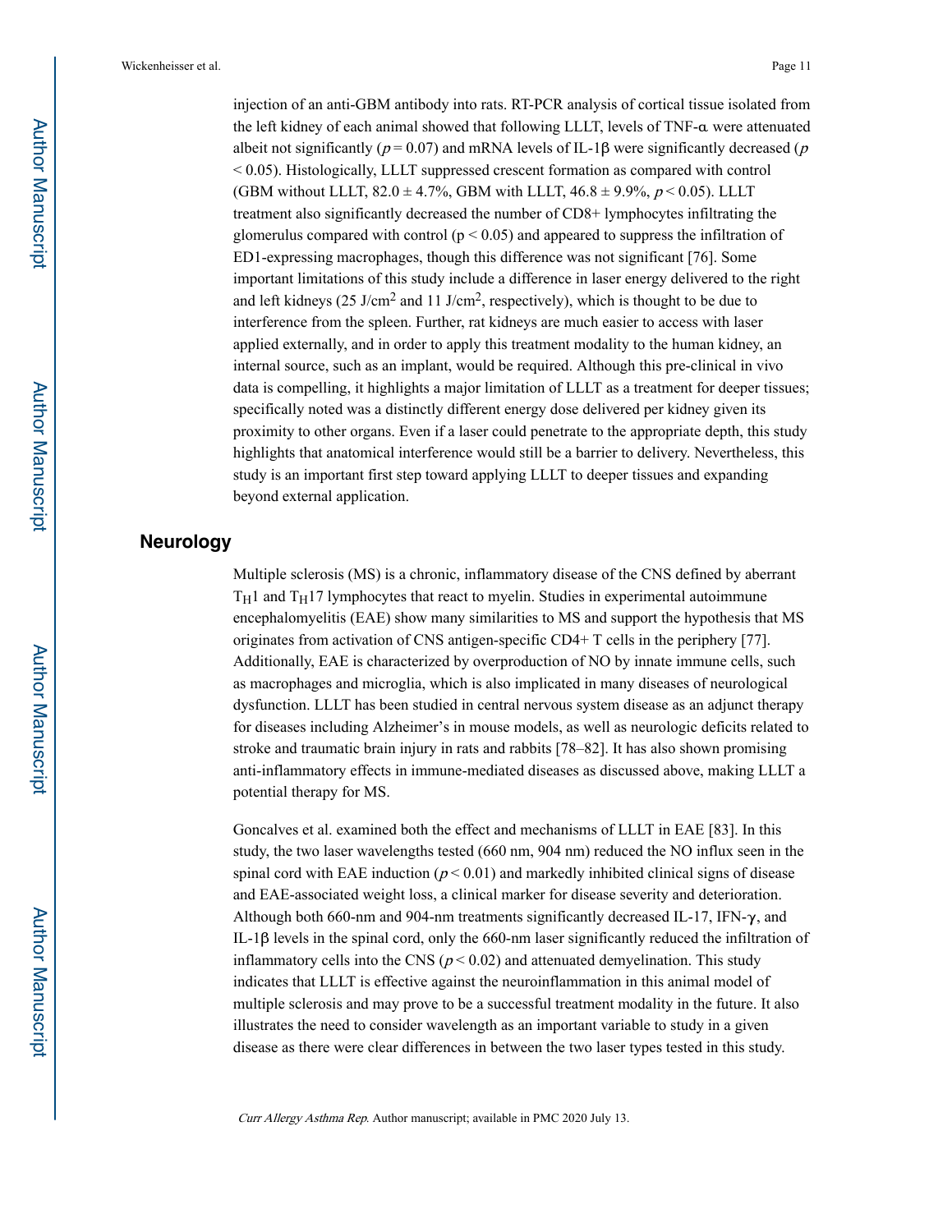## **Pulmonology**

Asthma, a chronic inflammatory disease of the airways, is characterized by an imbalance in the ratio of CD4+ T cell subtypes:  $T_H1$  and  $T_H2$ . It is also known to involve various innate immune cell types (eosinophils, mast cells, neutrophils), cytokines  $(IL-4, IL-13, IFN-\gamma)$ , and IgE [84–86]. Given that LLLT has shown promising anti-inflammatory effects in other disorders defined by an abnormal T cell response such as RA and AA as discussed above, it was evaluated as a potential treatment for allergic asthma. This is particularly relevant as most cases of allergic asthma are treated with inhaled and systemic glucocorticoid therapy, the latter ofwhich has known significant, long-term side effects [87].

Wang et al. sought to evaluate the effects of LLLT as compared with inhaled budesonide in a rat model of allergic asthma. Animals were treated once daily with LLLT or inhaled budesonide for 21 days. There was no significant difference between LLLT and budesonide groups; however, compared with the asthmatic untreated control group, LLLT decreased overall inflammatory cell numbers in bronchiolar lavage (BAL) fluid and specifically decreased eosinophils. On histopathology, LLLT reduced the infiltration of inflammatory cells similar to budesonide. LLLT also reduced IL-4 and IFN-y levels in BAL and serum and serum IgE [88].

Souza et al. carried out an in vitro study of LLLT on U937 cells that are representative of alveolar macrophages in the setting of oxidative stress and lipopolysaccharide (LPS) as a model cell system of bronchial asthma and chronic obstructive pulmonary disease (COPD). The authors specifically looked at the mechanisms of LLLT in the U937 cells subjected to oxidative stress and the ability for LLLT to restore glucocorticoid sensitivity, which is thought to be a result of histone deacetylase (HDAC) inhibition [89]. Following treatment with LLLT, an upregulation of HDAC activity was seen in vitro with inhibition of LPS/ H202-induced TNF-α and IL-8 secretion. This was reliant upon cAMP-dependent protein kinase A elevation and the inhibition of PI3K signaling, mechanisms proposed by the authors by which LLLT promotes anti-inflammatory effects. Further, with restoration of HDAC activity, LLLT was able to re-sensitize the U937 cells to the action of dexamethasone, where they had previously been glucocorticoid-resistant [90].

Although these studies provide some interesting mechanistic data, the in vivo asthma study in particular shows a less robust clinical effect in a  $T_H2$ -mediated disease, consistent with the AD pilot data. Given the small number of pre-clinical and in vivo studies in humans and animals, the varying applications and wavelength of lasers, and the timing/duration of LLLT application during disease, it is difficult to conclude whether or not LLLT mechanistically is more efficacious in off-setting  $T_H1/T_H17$  inflammation. Repeated and more standardized clinical studies will be required to better interpret the impact of LLLT on inflammatorymediated disease.

## **Phototherapeutics**

As laser therapy itself has been studied for the treatment of various disease states, there have also been developments in the use of laser light to trigger delivery of drugs, referred to as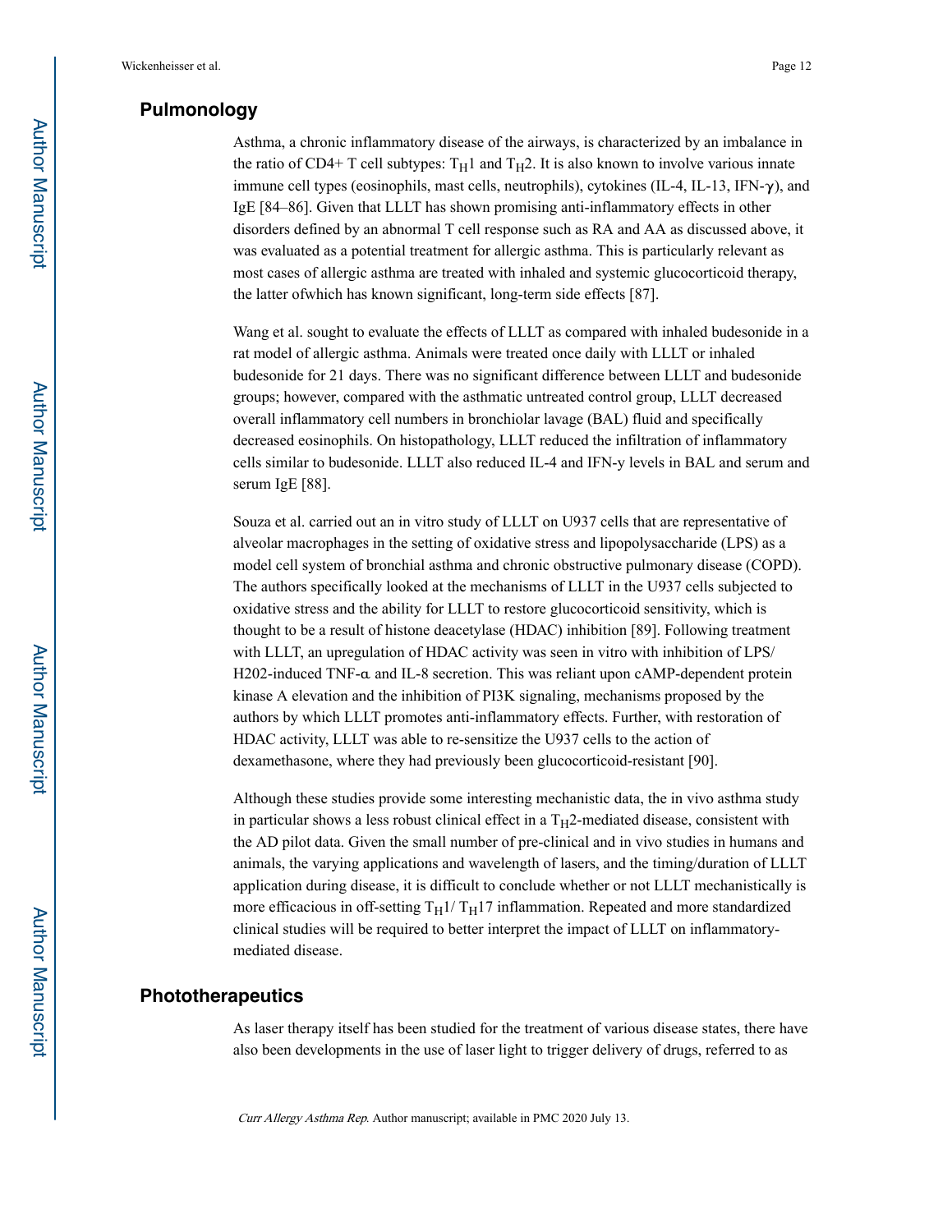phototherapeutics or photodynamic therapy (PDT). In the management of cancer, PDT has been used to deliver localized bursts of cytotoxic  $O_2$  to tissues marked for destruction [91]. It has also been studied for antimicrobial use in skin and mucosal infections with success [92, 93]. Fan et al. described its use to deliver 5-aminolevulinic acid for the treatment of rosacea, a chronic skin condition with unknown pathogenesis [94]. Light-activated pro-drugs have also been evaluated [95–97], though they have been limited by short spectral wavelengths  $($ 450) with little ability to penetrate tissue. The optical window of tissue defines red and NIR spectral wavelengths of 600–900-nm light that are able to penetrate tissue up to 3 cm deep and subsequently overcome limitations of light absorption and scatter [98–105]. The ability to penetrate tissue at a deeper level makes PDT a favorable option for disease pathologies that are not limited to the skin. Further, it allows for the combination of laser therapy with an additional therapeutic, potentially creating a superior treatment option that allows for selective delivery of a photoreleasable drug to a targeted area rather than systemic delivery. There have been exciting breakthroughs in the development of photoresponsive agents that can be activated by longer wavelengths that are better able to penetrate tissue [106]. Lawrence et al. conjugated anti-inflammatory drugs to the light-responsive fluorophore Cy5 anchored to vitamin B12. These photocleavable drug conjugates can be loaded into and transported by red blood cells (RBCs). In vitro studies have shown RBC-B12-colchicine successfully disrupts the microtubule network of co-incubated HeLa cells after wavelengthspecific photocleavage [107]. This is a promising new technology for the treatment of inflammatory disease, particularly RA where high-dose systemic therapy with substantial side effects is often required to address joint pathology.

## **Conclusions**

LLLT is a promising therapeutic modality in the realm of inflammatory diseases, particularly those of skin and joints that are most accessible to treatment. It offers a unique approach by being non-invasive and incurring minimal side effects. It is also relatively inexpensive and accessible and even has the possibility to be patient directed at home. For the majority of inflammatory diseases, the standard of care is immunosuppressive agents such as corticosteroids that have a multitude of undesirable systemic consequences. LLLT has the potential to be used as both an adjunct and stand-alone treatment in a variety of these conditions and could possibly minimize side effects. In particular, the known mechanisms of LLLT support its use for anti-inflammatory purposes, as well as stimulation of tissue growth and repair. There is evidence that LLLT is able to modulate the immune system at the skin [40•, 42, 52] and joint [25, 108] and has been shown to be efficacious in humans in affecting bacterial colonization as it may pertain to chronic rhinosinusitis [71, 109]. At the pre-clinical level of investigation, it has been shown to modulate immunologic processes in animal models of multiple sclerosis, [83] allergic asthma, [88, 90, 110], and rheumatoid arthritis [24, 25, 34, 108].

Importantly, there is high variability in methods of application as well as a lack of evidence for laser type, dose-ranging studies, and wavelength selection that create barriers to the implementation of LLLT without further more rigorous and standardized study. The heterogeneity among studies makes it difficult to draw strong conclusions about the efficacy of low-level laser therapy and its mechanisms. Though Clijsen et al. did not find significant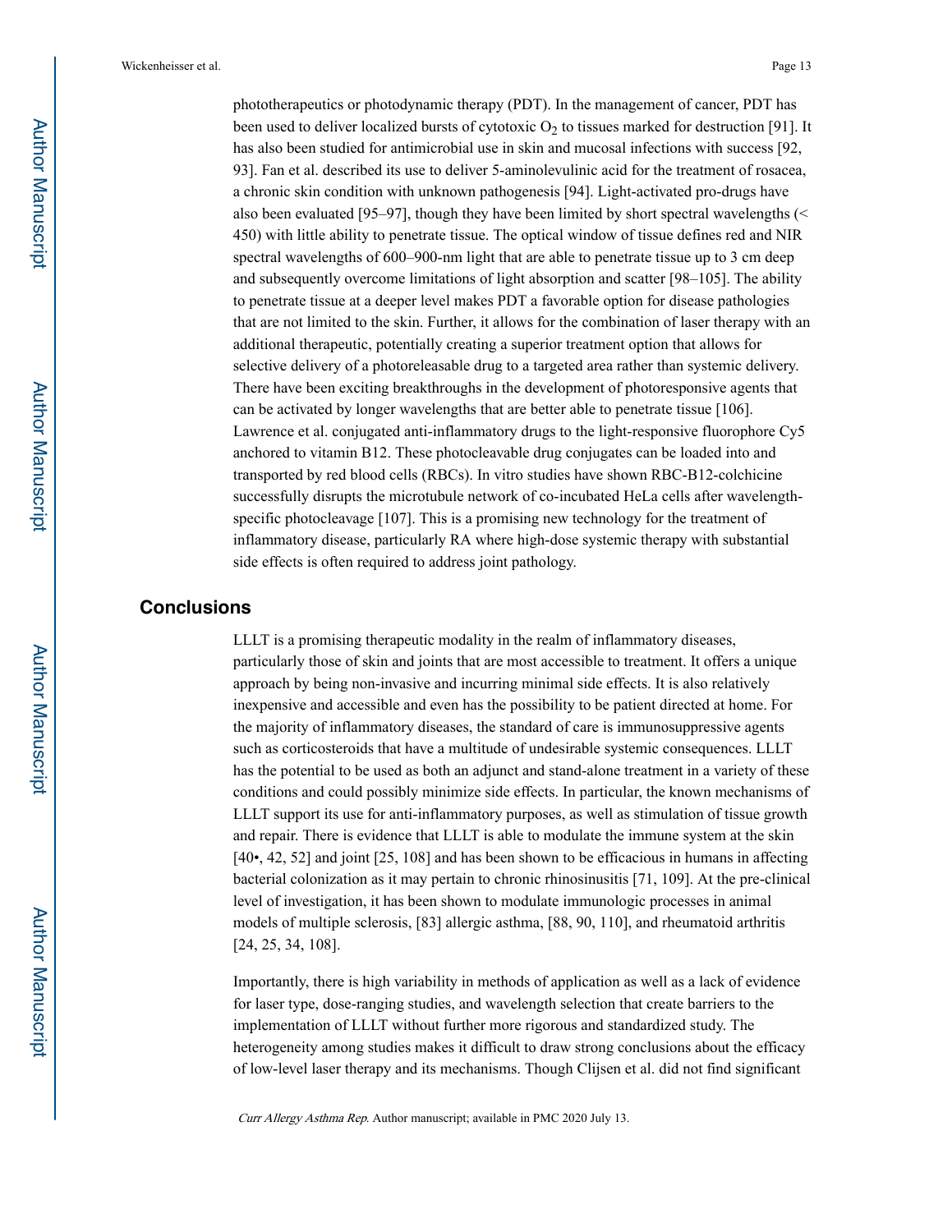differences among studies that adhered to the WALT guidelines compared with those that did not [18], standardization of laser protocols will likely be required for measuring treatment efficacy in the future. The results presented here show a foundation for the future investigation of LLLT as a treatment in inflammatory disease and a summary of the field to date.

#### **Acknowledgments**

The authors would like to acknowledge the following funding sources: Rheumatology Research Foundation (to Teresa K. Tarrant, David S. Lawrence, and Victoria A. Wickenheisser), National Institutes of Health T32 CA71341 (to Emilia M. Zywot), The Lineberger Cancer Center and The UNC Eshelman Institute for Innovation, University of North Carolina ( to David S. Lawrence), and The Eu gene A. Stead Student Research Scholarship, Duke University (to Victoria A. Wickenheisser).

## **References**

Papers of particular interest, published recently, have been highlighted as:

- Of importance
- •• Of major importance
- 1••. Chung H, Dai T, Sharma SK, Huang YY, Carroll JD, Hamblin MR. The nuts and bolts of low-level laser (light) therapy. Ann Biomed Eng. 2012;40(2):516–33 10.1007/s10439-011-0454-7. [PubMed: 22045511] This provides foundational knowledge on the components and evolution of LLLT. This provides foundational knowledge on the components and evolution of LLLT.
- 2••. de Freitas LF, Hamblin MR. Proposed mechanisms of photobiomodulation or low-level light therapy. IEEE J Sel Top Quantum Electron. 2016;22(3). Doi:10.1109/JSTQE.2016.2561201.This study summarizes the current proposed mechanisms of LLLT.
- 3. Lupton JR, Alster TS. Laser scar revision. Dermatol Clin. 2002;20(1):55–65. [PubMed: 11859594]
- 4. Felsher DW. Cancer revoked: oncogenes as therapeutic targets. Nat Rev Cancer. 2003;3(5):375–80. 10.1038/nrc1070. [PubMed: 12724735]
- 5. Karu TI. Multiple roles of cytochrome c oxidase in mammalian cells under action of red and IR-A radiation. IUBMB Life. 2010;62(8):607–10. 10.1002/iub.359. [PubMed: 20681024]
- 6. Poyton RO, Ball KA. Therapeutic photobiomodulation: nitric oxide and a novel function of mitochondrial cytochrome c oxidase. Discov Med. 2011;11(57):154–9. [PubMed: 21356170]
- 7. Chen AC, Arany PR, Huang YY, Tomkinson EM, Sharma SK, Kharkwal GB, et al. Low-level laser therapy activates NF-kB via generation of reactive oxygen species in mouse embryonic fibroblasts. PLoS One. 2011;6(7):e22453 10.1371/journal.pone.0022453. [PubMed: 21814580]
- 8. Gao X, Xing D. Molecular mechanisms of cell proliferation induced by low power laser irradiation. J Biomed Sci. 2009;16:4 10.1186/1423-0127-16-4. [PubMed: 19272168]
- 9. Nesioonpour S, Mokmeli S, Vojdani S, Mohtadi A, Akhondzadeh R, Behaeen K, et al. The effect of low-level laser on postoperative pain after tibial fracture surgery: a double-blind controlled randomized clinical trial. Anesth Pain Med. 2014;4(3):e17350 10.5812/aapm.17350. [PubMed: 25237637]
- 10. Falaki F, Nejat AH, Dalirsani Z. The effect of low-level laser therapy on trigeminal neuralgia: a review of literature. J Dent Res Dent Clin Dent Prospects. 2014;8(1):1–5. 10.5681/ joddd.2014.001. [PubMed: 25024832]
- 11. Cotler HB, Chow RT, Hamblin MR, Carroll J. The use of low level laser therapy (LLLT) for musculoskeletal pain. MOJ Orthop Rheumatol. 2015;2(5). 10.15406/mojor.2015.02.00068.
- 12. Bashiri H Evaluation of low level laser therapy in reducing diabetic polyneuropathy related pain and sensorimotor disorders. Acta Med Iran. 2013;51(8):543–7. [PubMed: 24026991]
- 13. Chow RT, David MA, Armati PJ. 830 nm laser irradiation induces varicosity formation, reduces mitochondrial membrane potential and blocks fast axonal flow in small and medium diameter rat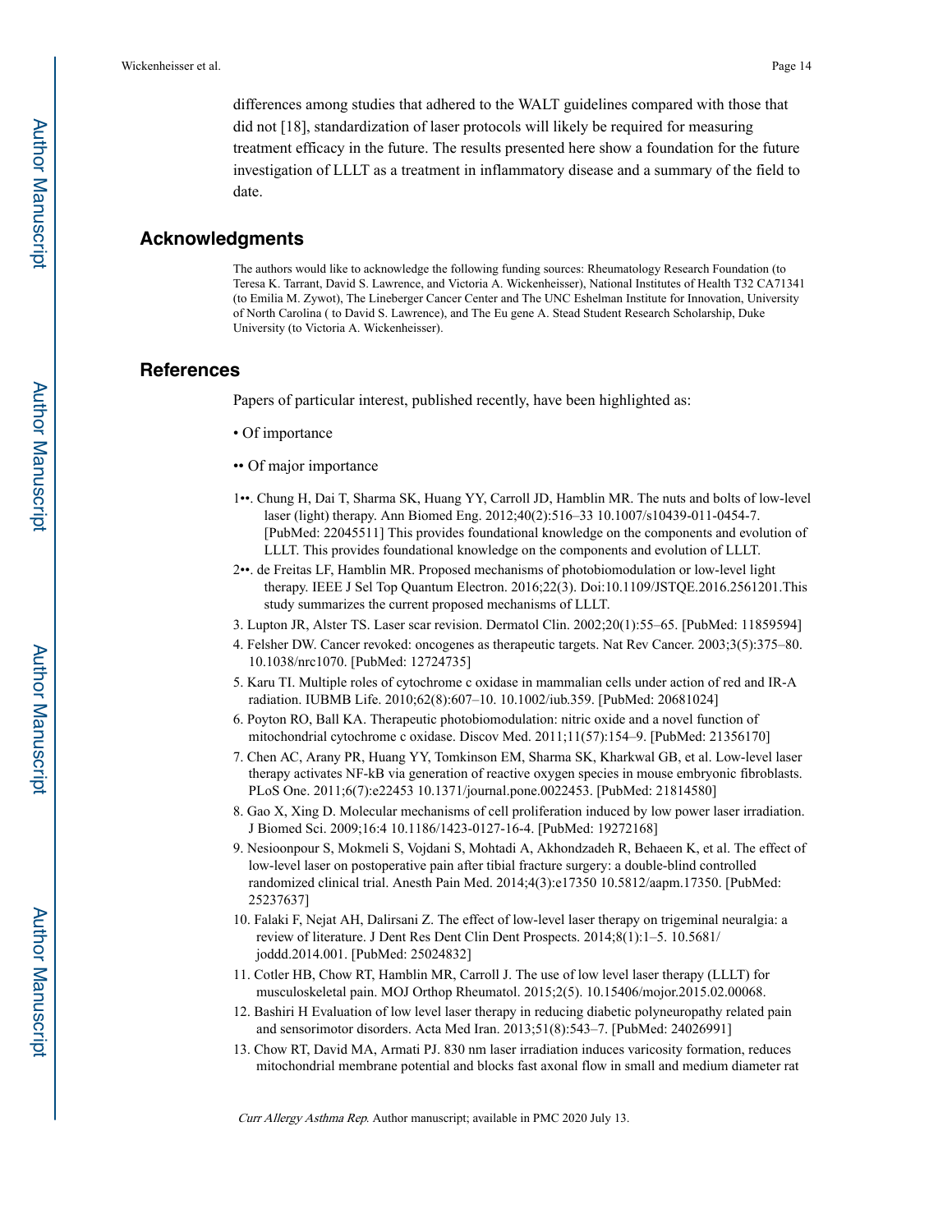dorsal root ganglion neurons: implications for the analgesic effects of 830 nm laser. J Peripher Nerv Syst. 2007;12(1):28–39. 10.1111/j.1529-8027.2007.00114.x. [PubMed: 17374099]

- 14. Carati CJ, Anderson SN, Gannon BJ, Piller NB. Treatment of postmastectomy lymphedema with low-level laser therapy: a double blind, placebo-controlled trial. Cancer. 2003;98(6):1114–22. 10.1002/cncr.11641. [PubMed: 12973834]
- 15. Klein T, Magerl W, Hopf HC, Sandkuhler J, Treede RD. Perceptual correlates of nociceptive longterm potentiation and long-term depression in humans. J Neurosci. 2004;24(4):964–71. 10.1523/ JNEUROSCI.1222-03.2004. [PubMed: 14749441]
- 16. Hagiwara S, Iwasaka H, Okuda K, Noguchi T. GaAlAs (830 nm) low-level laser enhances peripheral endogenous opioid analgesia in rats. Lasers Surg Med. 2007;39(10):797–802. 10.1002/ lsm.20583. [PubMed: 18081143]
- 17. Dima R, Tieppo Francio V, Towery C, Davani S. Review of literature on low-level laser therapy benefits for nonpharmacological pain control in chronic pain and osteoarthritis. Altern Ther Health Med. 2017.
- 18. Clijsen R, Brunner A, Barbero M, Clarys P, Taeymans J. Effects of low-level laser therapy on pain in patients with musculoskeletal disorders: a systematic review and meta-analysis. Eur J Phys Rehabil Med. 2017;53(4):603–10. 10.23736/S1973-9087.17.04432-X. [PubMed: 28145397]
- 19. Todd KH, Funk JP The minimum clinically important difference in physician-assigned visual analog pain scores. Acad Emerg Med. 1996;3(2):142–6. [PubMed: 8808375]
- 20. Gallagher EJ, Bijur PE, Latimer C, Silver W. Reliability and validity of a visual analog scale for acute abdominal pain in the ED. Am J Emerg Med. 2002;20(4):287–90. [PubMed: 12098173]
- 21. Rochkind S, Drory V, Alon M, Nissan M, Ouaknine GE. Laser phototherapy (780 nm), a new modality in treatment of long-term incomplete peripheral nerve injury: a randomized double-blind placebo-controlled study. Photomed Laser Surg. 2007;25(5):436–42. 10.1089/pho.2007.2093. [PubMed: 17975958]
- 22. Lazovic M, Ilic-Stojanovic O, Kocic M, Zivkovic V, Hrkovic M, Radosavljevic N. Placebocontrolled investigation of low-level laser therapy to treat carpal tunnel syndrome. Photomed Laser Surg. 2014;32(6):336–44. 10.1089/pho.2013.3563. [PubMed: 24905929]
- 23. Bekhet AH, Ragab B, Abushouk AI, Elgebaly A, Ali OI. Efficacy of low-level laser therapy in carpal tunnel syndrome management: a systematic review and meta-analysis. Lasers Med Sci. 2017;32(6):1439–48. 10.1007/s10103-017-2234-6. [PubMed: 28580494]
- 24. Majithia V, Geraci SA. Rheumatoid arthritis: diagnosis and management. Am J Med. 2007;120(11):936–9. 10.1016/j.amjmed.2007.04.005. [PubMed: 17976416]
- 25. Alves AC, de Carvalho PT, Parente M, Xavier M, Frigo L, Aimbire F, et al. Low-level laser therapy in different stages of rheumatoid arthritis: a histological study. Lasers Med Sci. 2013;28(2):529– 36. 10.1007/s10103-012-1102-7. [PubMed: 22538842]
- 26. Sasai M, Saeki Y, Ohshima S, Nishioka K, Mima T, Tanaka T, et al. Delayed onset and reduced severity of collagen-induced arthritis in interleukin-6-deficient mice. Arthritis Rheum. 1999;42(8):1635–43. 10.1002/1529-0131(199908)42:8<1635::AID-ANR11>3.0.CO;2-Q. [PubMed: 10446862]
- 27. Sack U, Kinne RW, Marx T, Heppt P, Bender S, Emmrich F. Interleukin-6 in synovial fluid is closely associated with chronic synovitis in rheumatoid arthritis. Rheumatol Int. 1993;13(2):45– 51. [PubMed: 8356390]
- 28. Madhok R, Crilly A, Watson J, Capell HA. Serum interleukin 6 levels in rheumatoid arthritis: correlations with clinical and laboratory indices of disease activity. Ann Rheum Dis. 1993;52(3):232–4. 10.1136/ard.52.3.232. [PubMed: 8484679]
- 29. Gomez-Reino JJ, Carmona L, Group B. Switching TNF antagonists in patients with chronic arthritis: an observational study of 488 patients over a four-year period. Arthritis Res Ther. 2006;8(1):R29 10.1186/ar1881. [PubMed: 16507128]
- 30. Hyrich KL, Lunt M, Watson KD, Symmons DP, Silman AJ, British Society for Rheumatology Biologics R. Outcomes after switching from one anti-tumor necrosis factor alpha agent to a second anti-tumor necrosis factor alpha agent in patients with rheumatoid arthritis: results from a large UK national cohort study. Arthritis Rheum 2007;56(1):13–20. doi:10.1002/art.22331. [PubMed: 17195186]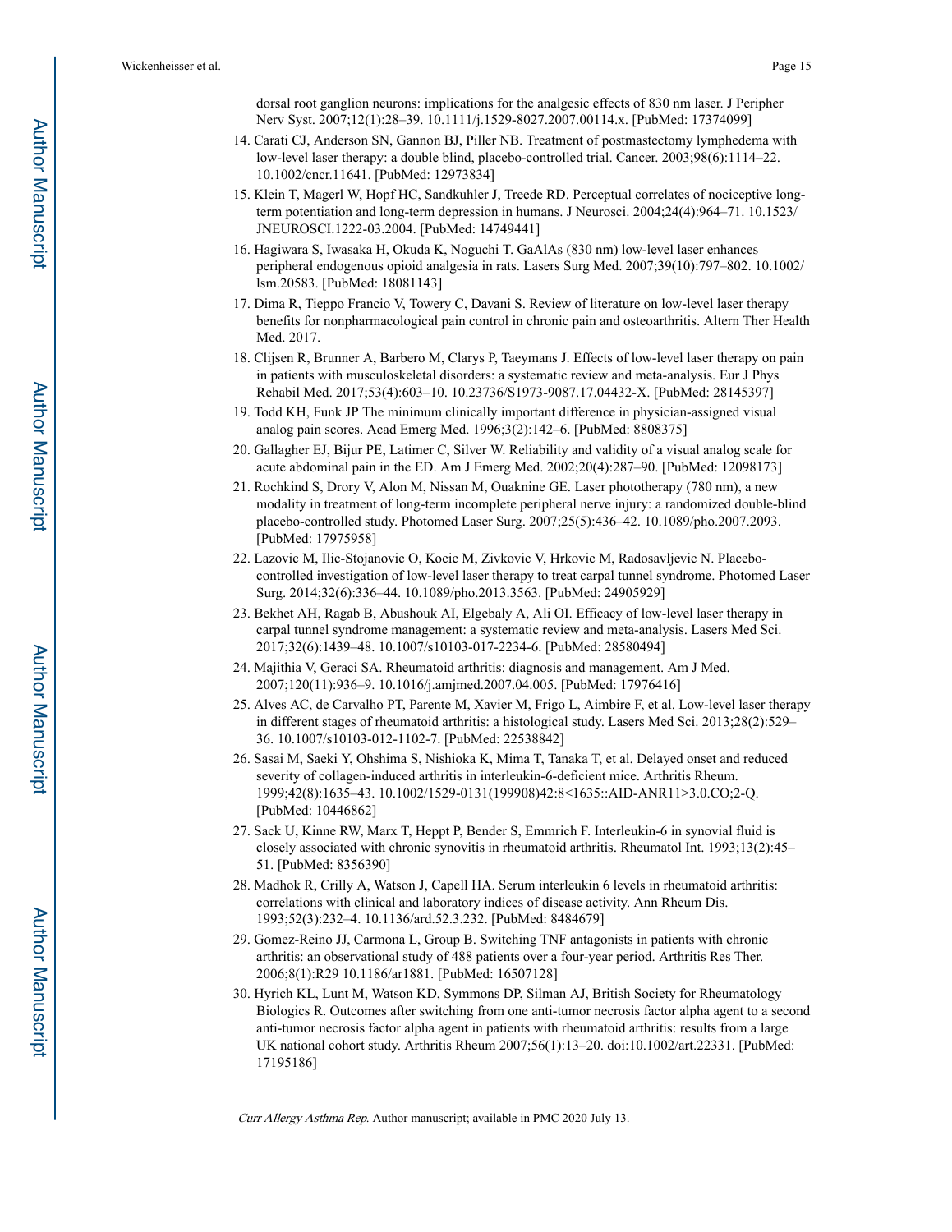- 31. Nuki G, Bresnihan B, Bear MB, McCabe D, European Group Of Clinical I. Long-term safety and maintenance of clinical improvement following treatment with anakinra (recombinant human interleukin-1 receptor antagonist) in patients with rheumatoid arthritis: extension phase of a randomized, double-blind, placebo-controlled trial. Arthritis Rheum 2002;46(11):2838–2846. doi: 10.1002/art.10578. [PubMed: 12428223]
- 32. Serafin DS, Allyn B, Sassano MF, Timoshchenko RG, Mattox D, Brozowski JM, et al. Chemerinactivated functions of CMKLR1 are regulated by G protein-coupled receptor kinase 6 (GRK6) and beta-arrestin 2 in inflammatory macrophages. Mol Immunol. 2019;106:12–21. 10.1016/ j.molimm.2018.12.016. [PubMed: 30576947]
- 33. Tarrant TK, Patel DD. Chemokines and leukocyte trafficking in rheumatoid arthritis. Pathophysiology. 2006;13(1):1–14. 10.1016/j.pathophys.2005.11.001. [PubMed: 16380240]
- 34. Zhang L, Zhao J, Kuboyama N, Abiko Y. Low-level laser irradiation treatment reduces CCL2 expression in rat rheumatoid synovia via a chemokine signaling pathway. Lasers Med Sci. 2011;26(5):707–17. 10.1007/s10103-011-0917-y. [PubMed: 21541773]
- 35. Avci P, Gupta A, Sadasivam M, Vecchio D, Pam Z, Pam N, et al. Low-level laser (light) therapy (LLLT) in skin: stimulating, healing, restoring. Semin Cutan Med Surg. 2013;32(1):41–52. [PubMed: 24049929]
- 36. Lee SY, You CE, Park MY. Blue and red light combination LED phototherapy for acne vulgaris in patients with skin phototype IV. Lasers Surg Med. 2007;39(2):180–8. 10.1002/lsm.20412. [PubMed: 17111415]
- 37. Ross EV Optical treatments for acne. Dermatol Ther. 2005;18(3):253–66. 10.1111/ j.1529-8019.2005.05024.x. [PubMed: 16229726]
- 38. Rotunda AM, Bhupathy AR, Rohrer TE. The new age of acne therapy: light, lasers, and radiofrequency. J Cosmet Laser Ther. 2004;6(4):191–200. 10.1080/14764170410008124. [PubMed: 16020203]
- 39. Sadick NS. Handheld LED array device in the treatment of acne vulgaris. J Drugs Dermatol. 2008;7(4):347–50. [PubMed: 18459515]
- 40•. Omi T, Kawana S, Sato S, Takezaki S, Honda M, Igarashi T, et al. Cutaneous immunological activation elicited by a low-fluence pulsed dye laser. Br J Dermatol. 2005;153(Suppl 2):57–62. 10.1111/j.1365-2133.2005.06971.x [PubMed: 16280023] This study describes the changes induced by LLLT in healthy human skin and supports its immunomodulatory effects.
- 41. Greb JE, Goldminz AM, Elder JT, Lebwohl MG, Gladman DD, Wu JJ, et al. Psoriasis. Nat Rev Dis Primers. 2016;2:16082 10.1038/nrdp.2016.82. [PubMed: 27883001]
- 42. Zhang P, Wu MX. A clinical review of phototherapy for psoriasis. Lasers Med Sci. 2018;33(1):173–80. 10.1007/s10103-017-2360-1. [PubMed: 29067616]
- 43. Tartar D, Bhutani T, Huynh M, Berger T, Koo J. Update on the immunological mechanism of action behind phototherapy. J Drugs Dermatol. 2014;13(5):564–8. [PubMed: 24809879]
- 44. Pittelkow MR, Perry HO, Muller SA, Maughan WZ, O'Brien PC. Skin cancer in patients with psoriasis treated with coal tar. A 25-year follow-up study. Arch Dermatol. 1981;117(8):465–8. [PubMed: 7259240]
- 45. Stern RS, Study PF-U. The risk of squamous cell and basal cell cancer associated with psoralen and ultraviolet A therapy: a 30-year prospective study. J Am Acad Dermatol. 2012;66(4):553–62. 10.1016/j.jaad.2011.04.004. [PubMed: 22264671]
- 46. Stem RS, Study PF. The risk of melanoma in association with long-term exposure to PUVA. J Am Acad Dermatol. 2001;44(5):755–61. 10.1067/mjd.2001.114576. [PubMed: 11312420]
- 47. Combination Ablon G. 830-nm and 633-nm light-emitting diode phototherapy shows promise in the treatment of recalcitrant psoriasis: preliminary findings. Photomed Laser Surg. 2010;28(1):141–6. 10.1089/pho.2009.2484. [PubMed: 19764893]
- 48. Weinstabl A, Hoff-Lesch S, Merk HF, von Felbert V. Prospective randomized study on the efficacy of blue light in the treatment of psoriasis vulgaris. Dermatology. 2011;223(3):251–9. 10.1159/000333364. [PubMed: 22105015]
- 49. Bernardez C, Molina-Ruiz AM, Requena L. Histologic features of alopecias-part I: nonscarring alopecias. Actas Dermosifiliogr. 2015;106(3):158–67. 10.1016/j.ad.2014.07.006. [PubMed: 25444580]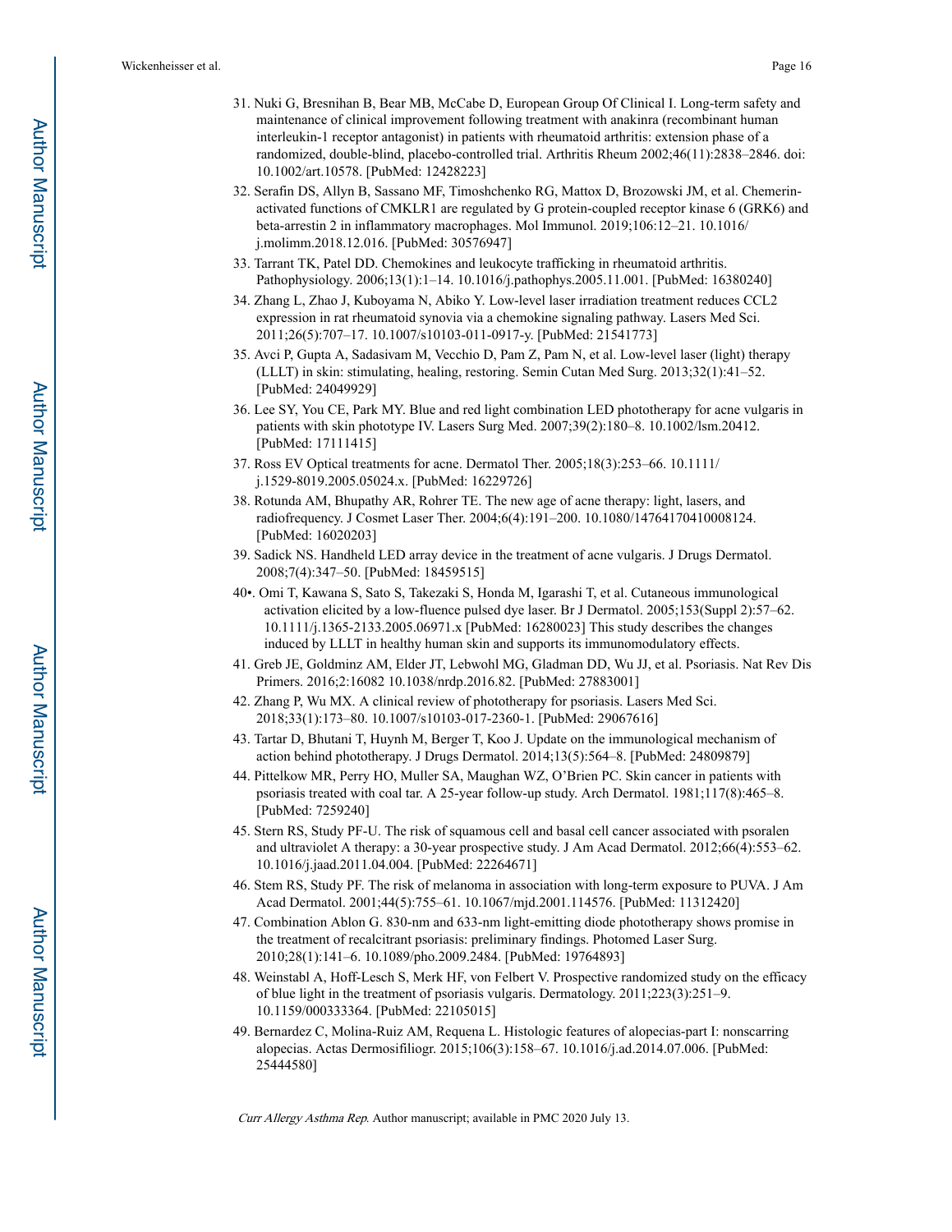- 50. Tzung TY, Chen CY, Tzung TY, Kao FJ, Chen WC. Infrared irradiation as an adjuvant therapy in recalcitrant alopecia areata. Dermatol Surg. 2009;35(4):721–3. 10.1111/ j.1524-4725.2009.01120.x.
- 51. Yoo KH, Kim MN, Kim BJ, Kim CW. Treatment of alopecia areata with fractional photothermolysis laser. Int J Dermatol. 2010;49(7):845–7. 10.1111/j.1365-4632.2009.04230.x. [PubMed: 19627384]
- 52. Lanzafame RJ, Blanche RR, Chiacchierini RP, Kazmirek ER, Sklar JA. The growth of human scalp hair in females using visible red light laser and LED sources. Lasers Surg Med. 2014;46(8):601–7. 10.1002/lsm.22277. [PubMed: 25124964]
- 53. Mlacker S, Aldahan AS, Simmons BJ, Shah V, McNamara CA, Samarkandy S, et al. A review on laser and light-based therapies for alopecia areata. J Cosmet Laser Ther. 2017;19(2):93–9. 10.1080/14764172.2016.1248440. [PubMed: 27802065]
- 54. Darwin E, Arora H, Hirt PA, Wikramanayake TC, Jimenez JJ. A review of monochromatic light devices for the treatment of alopecia areata. Lasers Med Sci. 2018;33(2):435–44. 10.1007/ s10103-017-2412-6. [PubMed: 29250710]
- 55. Mester E, Szende B, Gartner P. The effect of laser beams on the growth of hair in mice. Radiobiol Radiother (Berl). 1968;9(5):621–6. [PubMed: 5732466]
- 56. Lolis MS, Marmur ES. Paradoxical effects of hair removal systems: a review. J Cosmet Dermatol. 2006;5(4):274–6. 10.1111/j.1473-2165.2006.00269.x. [PubMed: 17716243]
- 57. Waiz M, Saleh AZ, Hayani R, Jubory SO. Use of the pulsed infrared diode laser (904 nm) in the treatment of alopecia areata. J Cosmet Laser Ther. 2006;8(1):27–30. 10.1080/14764170600607368. [PubMed: 16581682]
- 58. Yamazaki M, Miura Y, Tsuboi R, Ogawa H. Linear polarized infrared irradiation using Super Lizer is an effective treatment for multiple-type alopecia areata. Int J Dermatol. 2003;42(9):738–40. [PubMed: 12956694]
- 59. Simon D, Braathen LR, Simon HU. Eosinophils and atopic dermatitis. Allergy. 2004;59(6):561–70. 10.1111/j.1398-9995.2004.00476.x. [PubMed: 15147438]
- 60. Stich AN, Rosenkrantz WS, Griffin CE. Clinical efficacy of low-level laser therapy on localized canine atopic dermatitis severity score and localized pruritic visual analog score in pedal pruritus due to canine atopic dermatitis. Vet Dermatol. 2014;25(5):464–e74. 10.1111/vde.12144. [PubMed: 24909192]
- 61. Conzemius MG, Evans RB. Caregiver placebo effect for dogs with lameness from osteoarthritis. J Am Vet Med Assoc. 2012;241(10):1314–9. 10.2460/javma.241.10.1314. [PubMed: 23113523]
- 62. Perl TM, Cullen JJ, Wenzel RP, Zimmerman MB, Pfaller MA, Sheppard D, et al. Intranasal mupirocin to prevent postoperative Staphylococcus aureus infections. N Engl J Med. 2002;346(24):1871–7. 10.1056/NEJMoa003069. [PubMed: 12063371]
- 63. Bode LG, Kluytmans JA, Wertheim HF, Bogaers D, Vandenbroucke-Grauls CM, Roosendaal R, et al. Preventing surgical-site infections in nasal carriers of Staphylococcus aureus. N Engl J Med. 2010;362(1):9–17. 10.1056/NEJMoa0808939. [PubMed: 20054045]
- 64. Krespi YP, Kizhner V. Laser-assisted nasal decolonization of Staphylococcus aureus, including methicillin-resistant Staphylococcus aureus. Am J Otolaryngol. 2012;33(5):572–5. 10.1016/ j.amjoto.2012.02.002. [PubMed: 22503099]
- 65. Benninger MS, Ferguson BJ, Hadley JA, Hamilos DL, Jacobs M, Kennedy DW, et al. Adult chronic rhinosinusitis: definitions, diagnosis, epidemiology, and pathophysiology. Otolaryngol Head Neck Surg. 2003;129(3 Suppl):S1–32. [PubMed: 12958561]
- 66. Harvey RJ, Lund VJ. Biofilms and chronic rhinosinusitis: systematic review of evidence, current concepts and directions for research. Rhinology. 2007;45(1):3–13. [PubMed: 17432062]
- 67. Kariyawasam HH, Scadding GK. Chronic rhinosinusitis: therapeutic efficacy of anti-inflammatory and antibiotic approaches. Allergy Asthma Immunol Res. 2011;3(4):226–35. 10.4168/ aair.2011.3.4.226. [PubMed: 21966602]
- 68. Nussbaum EL, Lilge L, Mazzulli T. Effects of low-level laser therapy (LLLT) of 810 nm upon in vitro growth of bacteria: relevance of irradiance and radiant exposure. J Clin Laser Med Surg. 2003;21(5):283–90. 10.1089/104454703322564497. [PubMed: 14651796]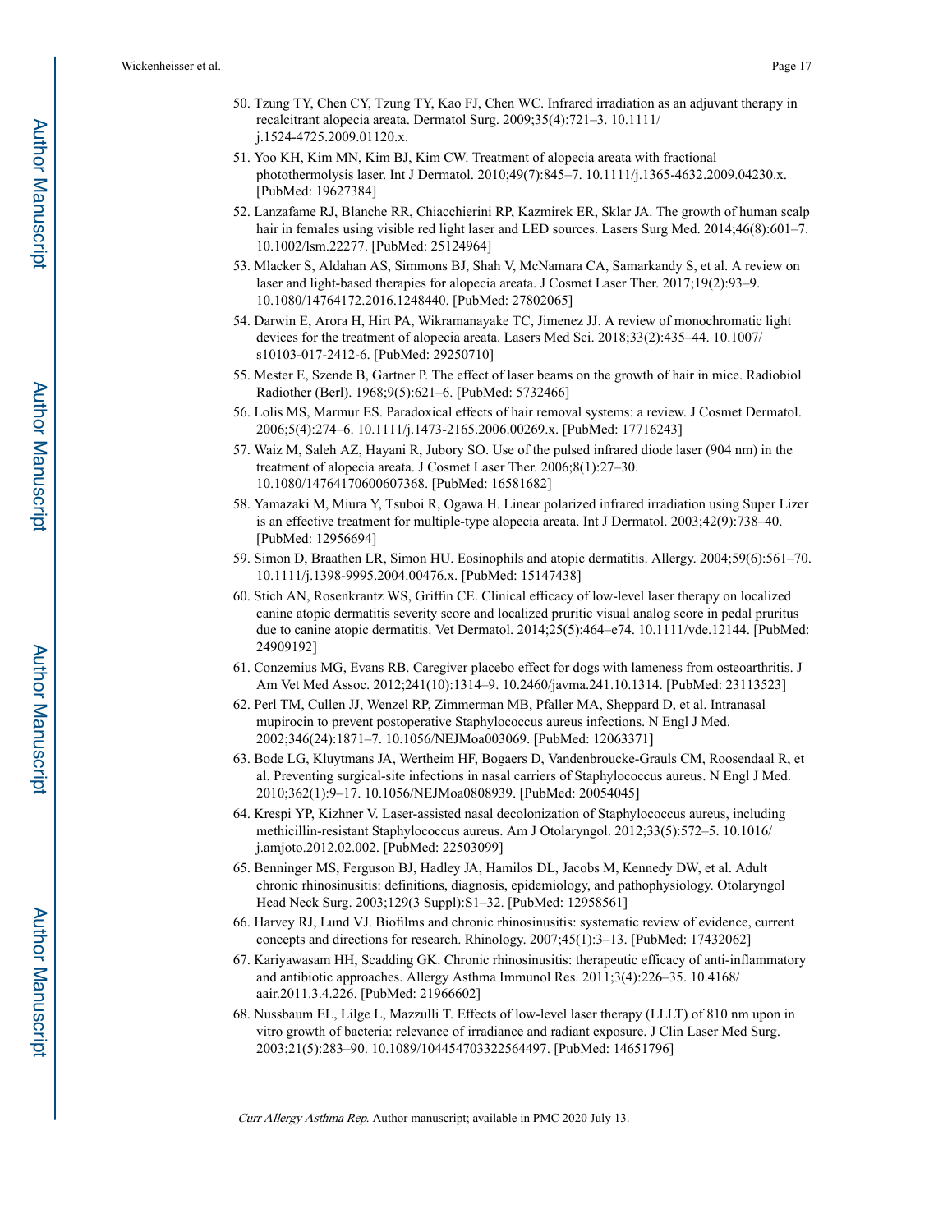- 69. Omar GS, Wilson M, Nair SP. Lethal photosensitization of wound-associated microbes using indocyanine green and near-infrared light. BMC Microbiol. 2008;8:111 10.1186/1471-2180-8-111. [PubMed: 18593460]
- 70. Tuchin VV, Genina EA, Bashkatov AN, Simonenko GV, Odoevskaya OD, Altshuler GB. A pilot study of ICG laser therapy of acne vulgaris: photodynamic and photothermolysis treatment. Lasers Surg Med. 2003;33(5):296–310. 10.1002/lsm.10211. [PubMed: 14677157]
- 71. Krespi YP, Kizhner V. Phototherapy for chronic rhinosinusitis. Lasers Surg Med. 2011;43(3):187– 91. 10.1002/lsm.21042. [PubMed: 21290392]
- 72. Nikolic-Paterson DJ, Atkins RC. The role of macrophages in glomerulonephritis. Nephrol Dial Transplant. 2001;16(Suppl 5):3–7.
- 73. Takemura T, Yoshioka K, Murakami K, Akano N, Okada M, Aya N, et al. Cellular localization of inflammatory cytokines in human glomerulonephritis. Virchows Arch. 1994;424(5):459–64. [PubMed: 8032526]
- 74. Bremer V, Tojo A, Kimura K, Hirata Y, Goto A, Nagamatsu T, et al. Role of nitric oxide in rat nephrotoxic nephritis: comparison between inducible and constitutive nitric oxide synthase. J Am Soc Nephrol. 1997;8(11):1712–21. [PubMed: 9355074]
- 75. Tesch GH, Yang N, Yu H, Lan HY, Foti R, Chadban SJ, et al. Intrinsic renal cells are the major source of interleukin-1 beta synthesis in normal and diseased rat kidney. Nephrol Dial Transplant. 1997;12(6):1109–15. [PubMed: 9198037]
- 76. Yamato M, Kaneda A, Kataoka Y. Low-level laser therapy improves crescentic glomerulonephritis in rats. Lasers Med Sci. 2013;28(4):1189–96. 10.1007/s10103-012-1229-6. [PubMed: 23139073]
- 77. Sospedra M, Martin R. Immunology of multiple sclerosis. Semin Neurol. 2016;36(2):115–27. 10.1055/s-0036-1579739. [PubMed: 27116718]
- 78. Oron A, Oron U, Chen J, Eilam A, Zhang C, Sadeh M, et al. Low-level laser therapy applied transcranially to rats after induction of stroke significantly reduces long-term neurological deficits. Stroke. 2006;37(10):2620–4. 10.1161/01.STR.0000242775.14642.b8. [PubMed: 16946145]
- 79. Xuan W, Vatansever F, Huang L, Wu Q, Xuan Y, Dai T, et al. Transcranial low-level laser therapy improves neurological performance in traumatic brain injury in mice: effect of treatment repetition regimen. PLoS One. 2013;8(1):e53454 10.1371/journal.pone.0053454. [PubMed: 23308226]
- 80. Oron A, Oron U, Streeter J, De Taboada L, Alexandrovich A, Trembovler V, et al. Near infrared transcranial laser therapy applied at various modes to mice following traumatic brain injury significantly reduces long-term neurological deficits. J Neurotrauma. 2012;29(2):401–7. 10.1089/ neu.2011.2062. [PubMed: 22040267]
- 81. Farfara D, Tuby H, Trndler D, Doron-Mandel E, Maltz L, Vassar RJ, et al. Low-level laser therapy ameliorates disease progression in a mouse model of Alzheimer's disease. J Mol Neurosci. 2015;55(2):430–6. 10.1007/s12031-014-0354-z. [PubMed: 24994540]
- 82. De Taboada L, Yu J, El-Amouri S, Gattoni-Celli S, Richieri S, McCarthy T, et al. Transcranial laser therapy attenuates amyloid-beta peptide neuropathology in amyloid-beta protein precursor transgenic mice. J Alzheimers Dis. 2011;23(3):521–35. 10.3233/JAD-2010-100894. [PubMed: 21116053]
- 83. Goncalves ED, Souza PS, Lieberknecht V, Fidelis GS, Barbosa RI, Silveira PC, et al. Low-level laser therapy ameliorates disease progression in a mouse model of multiple sclerosis. Autoimmunity. 2016;49(2):132–42. 10.3109/08916934.2015.1124425. [PubMed: 26703077]
- 84. Rothers J, Halonen M, Stern DA, Lohman IC, Mobley S, Spangenberg A, et al. Adaptive cytokine production in early life differentially predicts total IgE levels and asthma through age 5 years. J Allergy Clin Immunol. 2011;128(2):397–402 e2 10.1016/j.jaci.2011.04.044. [PubMed: 21683432]
- 85. Dubois A, Deruytter N, Adams B, Kanda A, Delbauve S, Fleury S, et al. Regulation of Th2 responses and allergic inflammation through bystander activation of CD8+ T lymphocytes in early life. J Immunol. 2010;185(2):884–91. 10.4049/jimmunol.0903287. [PubMed: 20562264]
- 86. Luzina IG, Lockatell V, Lavania S, Pickering EM, Kang PH, Bashkatova YN, et al. Natural production and functional effects of alternatively spliced interleukin-4 protein in asthma. Cytokine. 2012;58(1):20–6. 10.1016/j.cyto.2011.12.017. [PubMed: 22249152]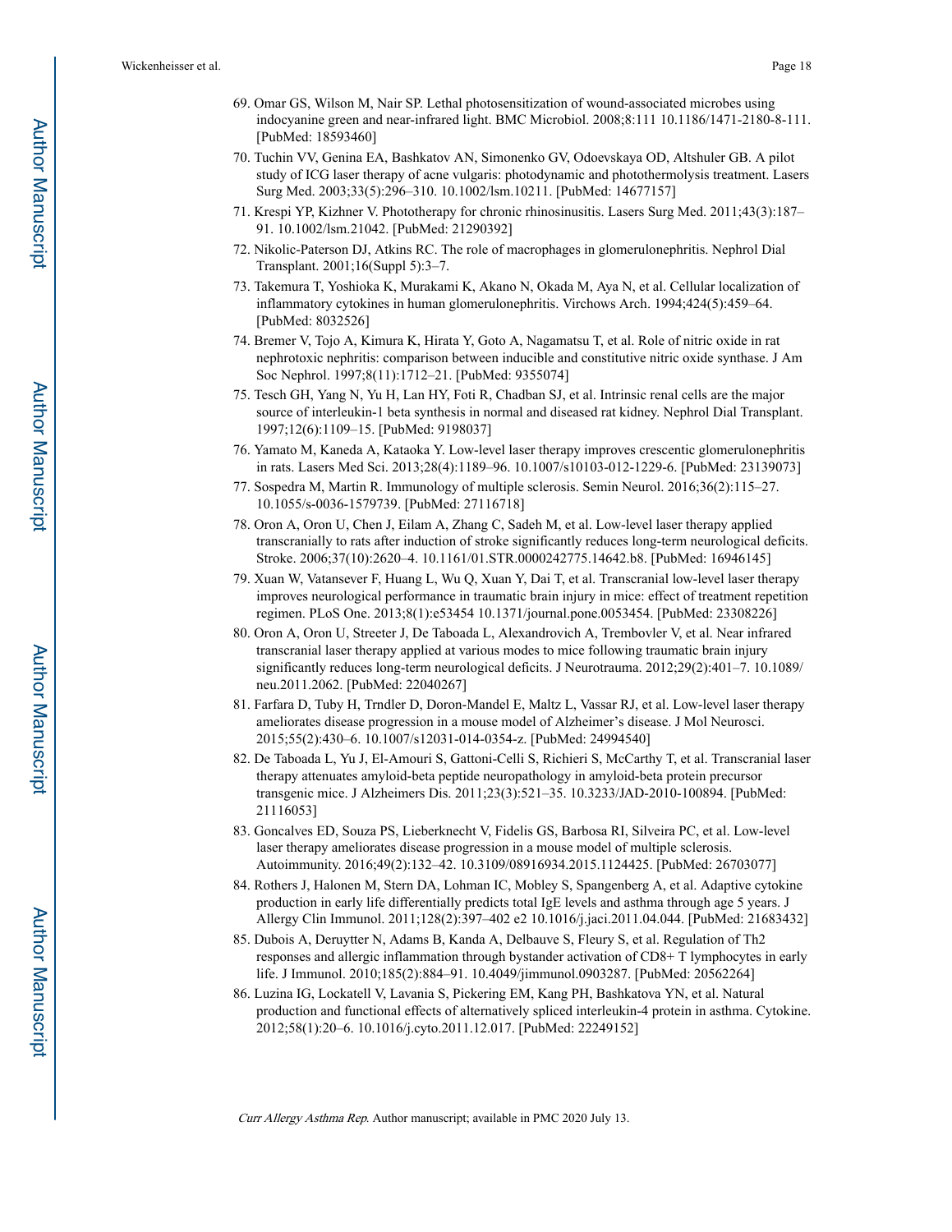- 87. Basu K, Nair A, Williamson PA, Mukhopadhyay S, Lipworth BJ. Airway and systemic effects of soluble and suspension formulations of nebulized budesonide in asthmatic children. Ann Allergy Asthma Immunol. 2009;103(5):436–41. 10.1016/S1081-1206(10)60365-1. [PubMed: 19927544]
- 88. Wang XY, Ma WJ, Liu CS, Li YX. Effect of low-level laser therapy on allergic asthma in rats. Lasers Med Sci. 2014;29(3):1043–50. 10.1007/s10103-013-1456-5. [PubMed: 24158722]
- 89. Barnes PJ. Mechanisms and resistance in glucocorticoid control of inflammation. J Steroid Biochem Mol Biol. 2010;120(2–3):76–85. 10.1016/j.jsbmb.2010.02.018. [PubMed: 20188830]
- 90. Souza NH, Marcondes PT, Albertini R, Mesquita-Ferrari RA, Fernandes KP, Aimbire F. Low-level laser therapy suppresses the oxidative stress-induced glucocorticoids resistance in U937 cells: relevance to cytokine secretion and histone deacetylase in alveolar macrophages. J Photochem Photobiol B. 2014;130:327–36. 10.1016/j.jphotobiol.2013.12.010. [PubMed: 24419178]
- 91. Shirasu N, Nam SO, Kuroki M. Tumor-targeted photodynamic therapy. Anticancer Res. 2013;33(7):2823–31. [PubMed: 23780966]
- 92. Perez-Laguna V, Gilaberte Y, Millan-Lou MI, Agut M, Nonell S, Rezusta A, et al. A combination of photodynamic therapy and antimicrobial compounds to treat skin and mucosal infections: a systematic review. Photochem Photobiol Sci. 2019;18(5):1020–9. 10.1039/c8pp00534f. [PubMed: 30821303]
- 93. Huang L, Xuan W, Sarna T, Hamblin MR. Comparison of thiocyanate and selenocyanate for potentiation of antimicrobial photodynamic therapy. J Biophotonics. 2019;12(1):e201800092 10.1002/jbio.201800092. [PubMed: 29885019]
- 94. Fan L, Yin R, Lan T, Hamblin MR. Photodynamic therapy for rosacea in Chinese patients. Photodiagn Photodyn Ther. 2018;24:82–7. 10.1016/j.pdpdt.2018.08.005.
- 95. Shamay Y, Adar L, Ashkenasy G, David A. Light induced drug delivery into cancer cells. Biomaterials. 2011;32(5):1377–86. 10.1016/j.biomaterials.2010.10.029. [PubMed: 21074848]
- 96. Thompson S, Self AC, Self CH. Light-activated antibodies in the fight against primary and metastatic cancer. Drug Discov Today. 2010;15(11–12):468–73. 10.1016/j.drudis.2010.04.006. [PubMed: 20450983]
- 97. Yavlovich A, Smith B, Gupta K, Blumenthal R, Puri A. Light-sensitive lipid-based nanoparticles for drug delivery: design principles and future considerations for biological applications. Mol Membr Biol. 2010;27(7):364–81. 10.3109/09687688.2010.507788. [PubMed: 20939770]
- 98. Strangman GE, Zhang Q, Li Z. Scalp and skull influence on near infrared photon propagation in the Colin27 brain template. Neuroimage. 2014;85(Pt 1):136–49. 10.1016/ j.neuroimage.2013.04.090. [PubMed: 23660029]
- 99. Haeussinger FB, Heinzel S, Hahn T, Schecklmann M, Ehlis AC, Fallgatter AJ. Simulation of nearinfrared light absorption considering individual head and prefrontal cortex anatomy: implications for optical neuroimaging. PLoS One. 2011;6(10):e26377 10.1371/journal.pone.0026377. [PubMed: 22039475]
- 100. Okada E, Delpy DT. Near-infrared light propagation in an adult head model. I. Modeling of lowlevel scattering in the cerebrospinal fluid layer. Appl Opt. 2003;42(16):2906–14. [PubMed: 12790439]
- 101. Jagdeo JR, Adams LE, Brody NI, Siegel DM. Transcranial red and near infrared light transmission in a cadaveric model. PLoS One. 2012;7(10):e47460 10.1371/ journal.pone.0047460. [PubMed: 23077622]
- 102. Tedford CE, DeLapp S, Jacques S, Anders J. Quantitative analysis of transcranial and intraparenchymal light penetration in human cadaver brain tissue. Lasers Surg Med. 2015;47(4):312–22. 10.1002/lsm.22343. [PubMed: 25772014]
- 103. Lapchak PA, Boitano PD, Butte PV, Fisher DJ, Holscher T, Ley EJ, et al. Transcranial nearinfrared laser transmission (NILT) profiles (800 nm): systematic comparison in four common research species. PLoS One. 2015;10(6):e0127580 10.1371/journal.pone.0127580. [PubMed: 26039354]
- 104. Pitzschke A, Lovisa B, Seydoux O, Zellweger M, Pfleiderer M, Tardy Y, et al. Red and NIR light dosimetry in the human deep brain. Phys Med Biol. 2015;60(7):2921–37. 10.1088/0031-9155/60/7/2921. [PubMed: 25789711]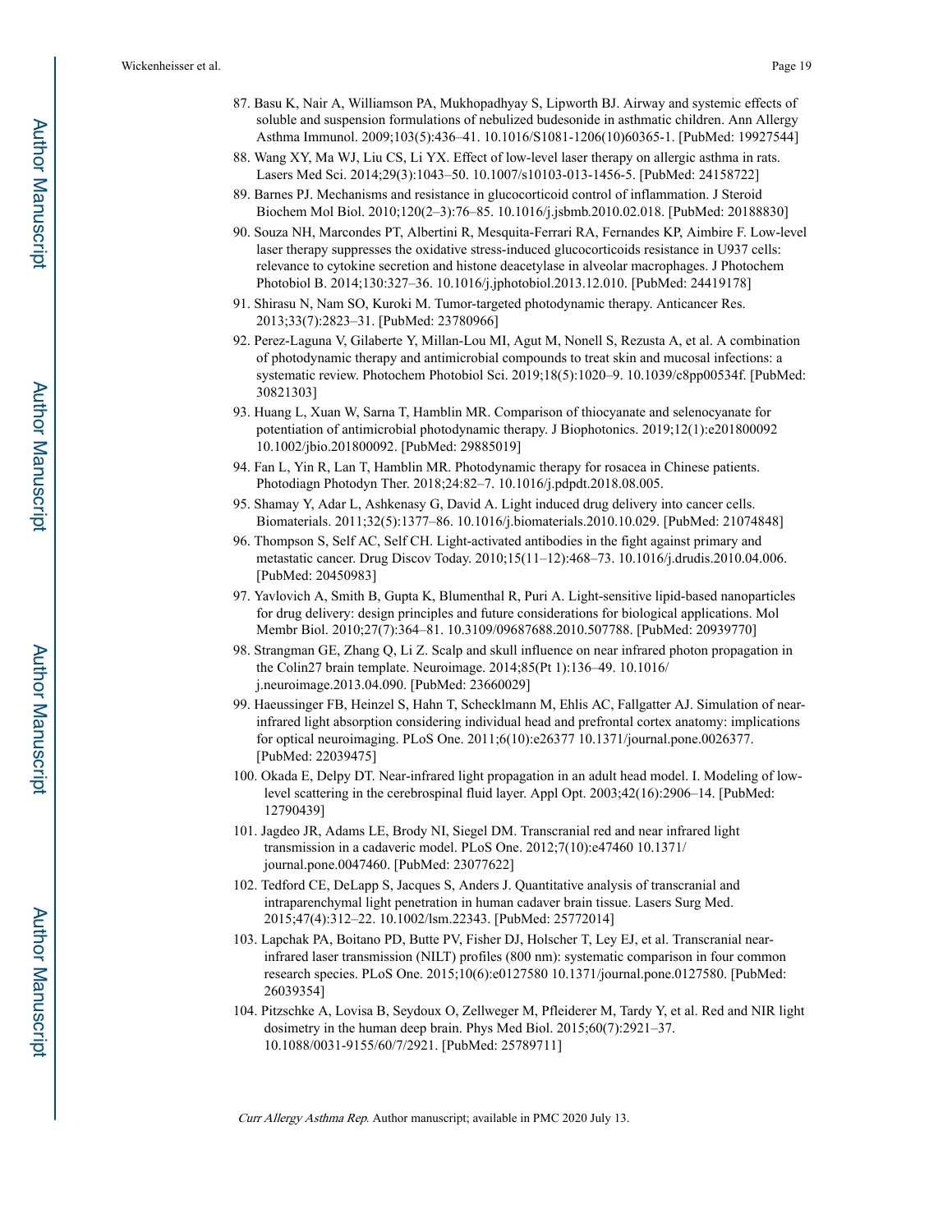- 105. Henderson TA, Morries LD. Near-infrared photonic energy penetration: can infrared phototherapy effectively reach the human brain? Neuropsychiatr Dis Treat. 2015;11:2191–208. 10.2147/ NDT.S78182. [PubMed: 26346298]
- 106. Shell TA, Shell JR, Rodgers ZL, Lawrence DS. Tunable visible and near-IR photoactivation of light-responsive compounds by using fluorophores as light-capturing antennas. Angew Chem Int Ed Engl. 2014;53(3):875–8. 10.1002/anie.201308816. [PubMed: 24285381]
- 107. Shell TA, Lawrence DS. Vitamin B12: a tunable, long wavelength, light-responsive platform for launching therapeutic agents. Acc Chem Res. 2015;48(11):2866–74. 10.1021/ acs.accounts.5b00331. [PubMed: 26479305]
- 108. Issa JPM, Trawitzki BF, Ervolino E, Macedo AP, Lilge L. Low-intensity laser therapy efficacy evaluation in FVB mice subjected to acute and chronic arthritis. Lasers Med Sci. 2017;32(6):1269–77. 10.1007/s10103-017-2235-5. [PubMed: 28560473]
- 109. Naghdi S, Ansari NN, Fathali M, Bartley J, Varedi M, Honarpishe R. A pilot study into the effect of low-level laser therapy in patients with chronic rhinosinusitis. Physiother Theory Pract. 2013;29(8):596–603. 10.3109/09593985.2013.775204. [PubMed: 23521568]
- 110. Silva VR, Marcondes P, Silva M, Villaverde AB, Castro-Faria-Neto HC, Vieira RP, et al. Lowlevel laser therapy inhibits bronchoconstriction, Th2 inflammation and airway remodeling in allergic asthma. Respir Physiol Neurobiol. 2014;194:37–48. 10.1016/j.resp.2014.01.008. [PubMed: 24486607]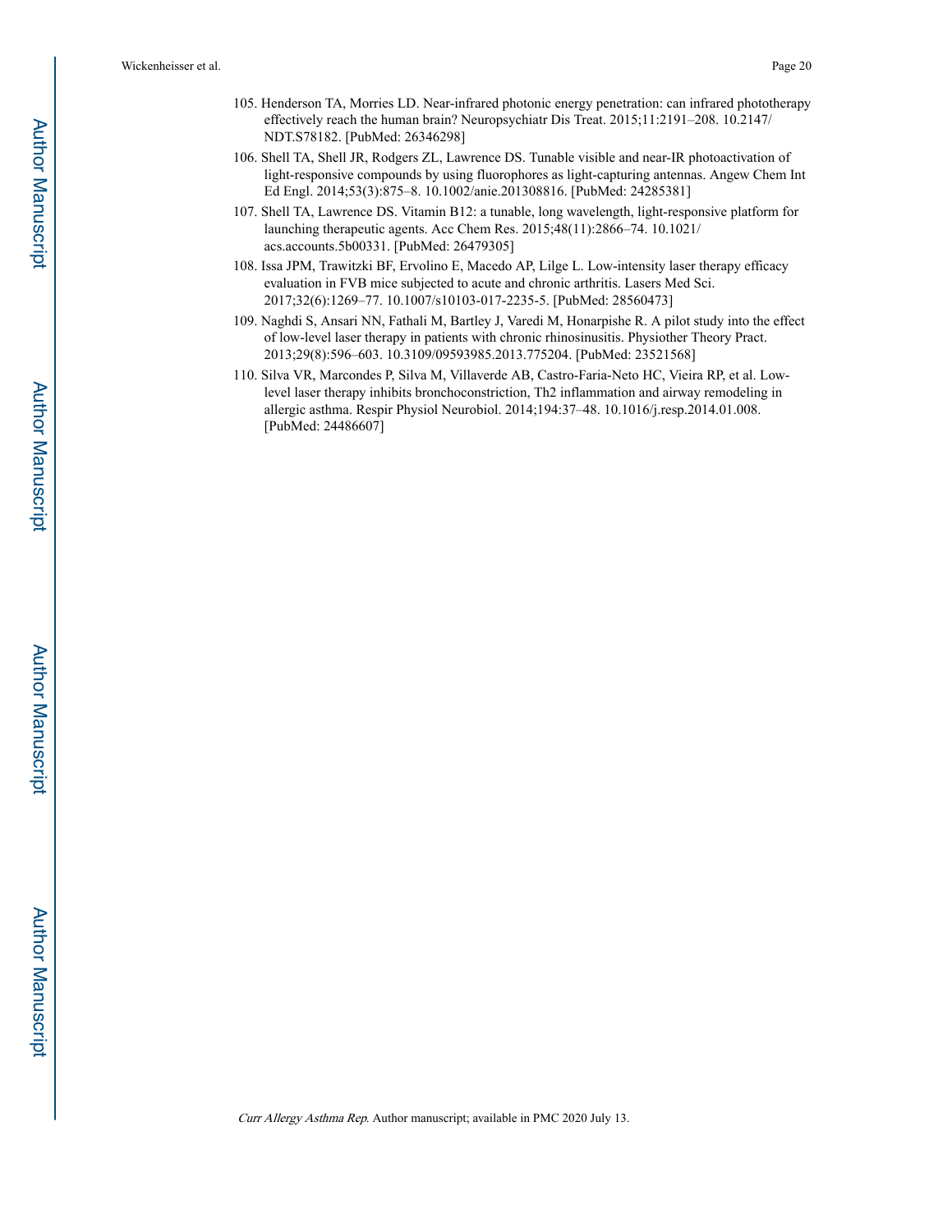

#### **Fig. 1.**

Mechanisms of low-level laser therapy (LLLT). Schematic illustrating the absorption of red/ near infrared (NIR) light by mitochondrial chromophores. Subsequently, production of ATP increases, reactive oxygen species (ROS) are generated, and nitric oxide (NO) is released. These changes influence gene transcription via modulation of transcription factors such as nuclear factor kappa B (NF-κB)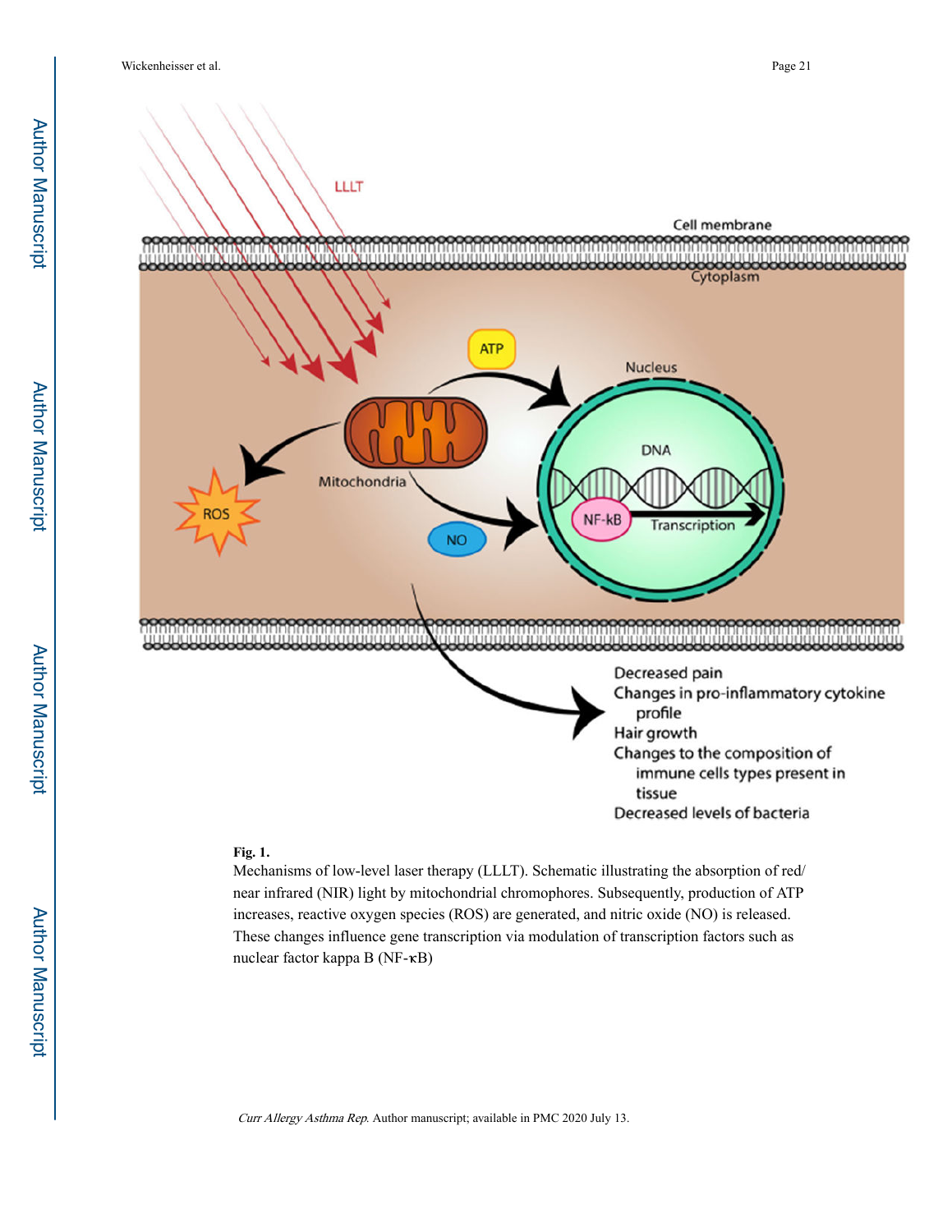|                     |                                | Summary of included experimental studies evaluating LLLT in inflammatory disease.    |                                                                                         |                                                                                         |                                          |                                                                                                              |                                                                         |                    |                      |                                           |
|---------------------|--------------------------------|--------------------------------------------------------------------------------------|-----------------------------------------------------------------------------------------|-----------------------------------------------------------------------------------------|------------------------------------------|--------------------------------------------------------------------------------------------------------------|-------------------------------------------------------------------------|--------------------|----------------------|-------------------------------------------|
|                     |                                | Characteristics of included experimental studies                                     |                                                                                         |                                                                                         | <b>Laser</b> information                 |                                                                                                              |                                                                         |                    |                      |                                           |
| Study               | Human<br>animal                | Model                                                                                | Groups                                                                                  | Treatment<br>schedule                                                                   | Continuous                               | Location                                                                                                     | Laser                                                                   | Wavelength<br>(mn) | Power<br>(mW)        | Density<br>$(J/cm2)$                      |
| Ablon et al.        | Human                          | Psoriasis                                                                            | ×                                                                                       | 8 treatments over<br>over 5 weeks OR<br>4 weeks (varied<br>10 treatments<br>by patient) | Y                                        | 5 cm from skin;<br>locations over<br>the body<br>various                                                     | Omnilux, Photo<br>Therapeutics<br>(Carlsbad, CA)                        | 633,830            | ŠN                   | $\frac{nm}{(830 \text{ nm})}$<br>126 (633 |
| Alves et al.        | Male Wistar<br>rats (12 weeks) | Collagen-induced<br>arthritis (CIA)                                                  | without treatment;<br>RA treated early;<br>RA treated late<br>Control: RA               | stage: 7 days<br>Daily; late stage:<br>Daily; early<br>14 days                          | Υ                                        | point: middle of<br>the front side of<br>spot size 0.214<br>the knee joint<br>1 treatment<br>$\text{cm}^2$ ) | MMOptics, São<br>Carlos, Brazil                                         | 780                | 22                   | 7.7                                       |
| Araki et al.        | MH7A human<br>synovial cell    | Human rheumatoid<br>arthritis                                                        | ×                                                                                       | after irradiation<br>harvested 3 h<br>Once, cells                                       | frequency $1$ $_{\mathrm{Hz}}$<br>Pulsed | Over cell plate                                                                                              | near infrared light<br>(Super Lizer <sup>ns</sup> )<br>Linear polarized | $600 - 1600$       | 250                  | 3.8                                       |
|                     | Female Lewis<br>rats           | Collagen-induced<br>arthritis (CIA)                                                  | ×                                                                                       | Once                                                                                    |                                          | Knee                                                                                                         |                                                                         | 600-1600           | 250                  | 7.64                                      |
| Goncalves<br>et al. | Female<br>C57BL/6 mice         | encephalitis (mouse<br>model of multiple<br>Experimental<br>autoimmune<br>sclerosis) | immunized and<br>immunized and<br>(I) Naïve: not<br>untreated<br>(II) EAE:<br>untreated | Daily, 30 days                                                                          | Υ                                        | cord .5 cm apart<br>6 positions on<br>the spinal                                                             |                                                                         |                    |                      |                                           |
|                     |                                |                                                                                      | immunized and<br>AlGaInP LLLT<br>$(III)$ 660 nm:<br>treated with                        |                                                                                         |                                          |                                                                                                              | <b>AlGaInP</b>                                                          | 660                | $30\,$               | $\supseteq$                               |
|                     |                                |                                                                                      | treated with GaAs<br>immunized and<br>$(IV)$ 904 nm:<br>LLLT                            |                                                                                         |                                          |                                                                                                              | GaAS                                                                    | 904                | $\approx$            | $\approx$                                 |
| Issa et al.         | FVB mice                       | Chronic arthritis:<br>Acute arthritis:<br>zymosan A                                  | G1: acute                                                                               | (euthanasia 24 h)<br>post-injection<br>Once: 15 min                                     | 200 ns pulse<br>$10,000$ Hz              | Knee joint                                                                                                   | Flat top beam,<br>Theralase                                             | 905                | $\mbox{ }_{\!\!\!6}$ | 5                                         |
|                     |                                | collagen bovine type $\Pi$                                                           | G2: acute                                                                               | Twice: 15 min, 24<br>h (euthanasia 48<br>$\widehat{=}$                                  |                                          |                                                                                                              |                                                                         |                    |                      |                                           |
|                     |                                |                                                                                      | G3: chronic                                                                             | weeks for 12 total<br>3 times/week, 4<br>treatments                                     |                                          |                                                                                                              |                                                                         |                    |                      |                                           |

Wickenheisser et al. Page 22

 $\overline{\phantom{a}}$ 

Author Manuscript

**Author Manuscript** 

**Table 1**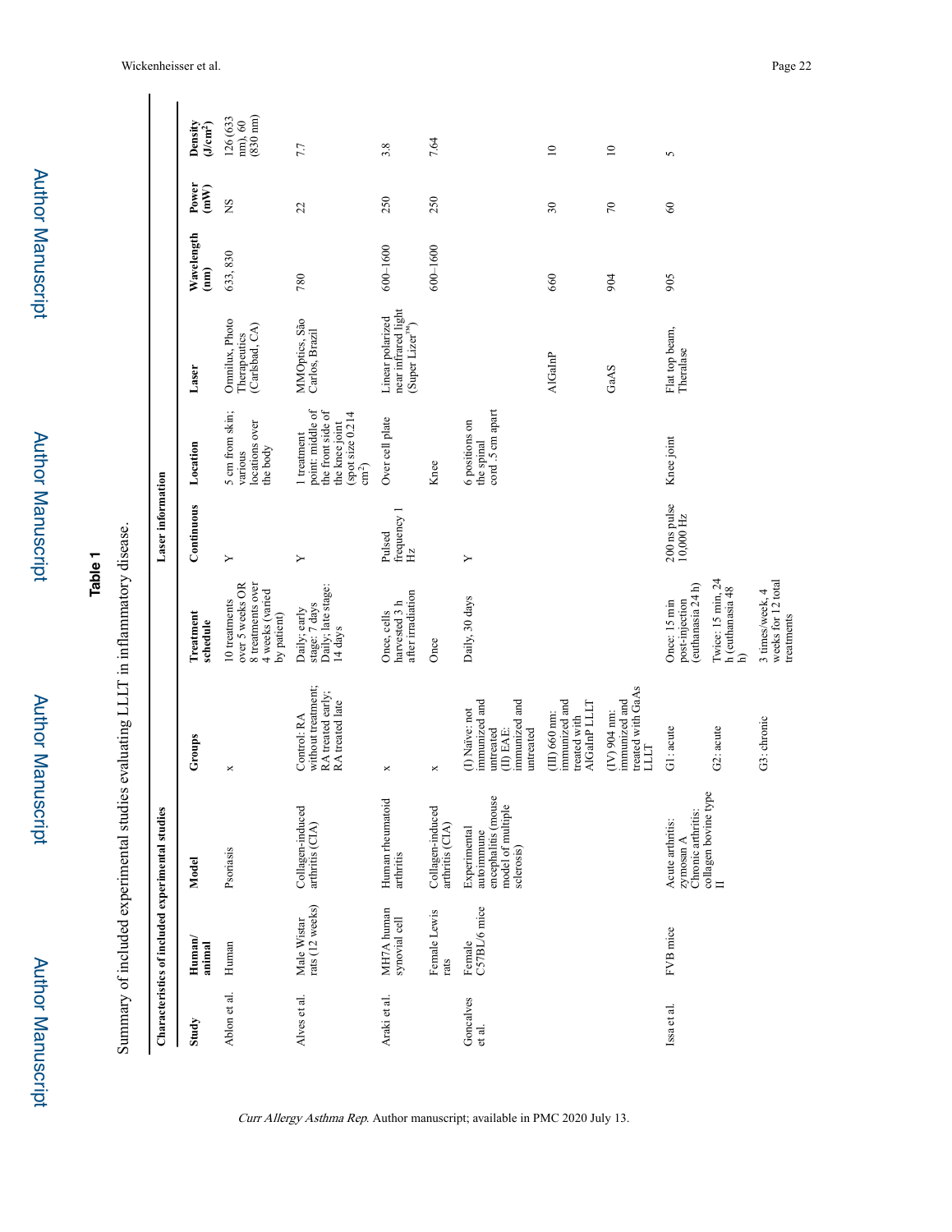|                       | Characteristics of included experimental studies                                    |                                          |                                                                                                                                                   |                                                                                                            | <b>Laser</b> information |                                                                                 |                                                                   |                              |                         |                                    |
|-----------------------|-------------------------------------------------------------------------------------|------------------------------------------|---------------------------------------------------------------------------------------------------------------------------------------------------|------------------------------------------------------------------------------------------------------------|--------------------------|---------------------------------------------------------------------------------|-------------------------------------------------------------------|------------------------------|-------------------------|------------------------------------|
| Study                 | $H$ uman $/$<br>animal                                                              | Model                                    | Groups                                                                                                                                            | <b>Treatment</b><br>schedule                                                                               | Continuous               | Location                                                                        | Laser                                                             | Wavelength<br>$\binom{m}{n}$ | Power<br>$\binom{m}{k}$ | Density<br>(J/cm <sup>2</sup> )    |
| Krespi et<br>al.      | positive nasal<br>vestibular<br>culture by<br>MSSA or<br>MRSA<br>swab for<br>Human; | with MSSA/MRSA<br>Nasal colonization     | Laser and E-mycin<br>peroxide irrigation<br>Laser followed by<br>930 nm, at 200 J)<br>Laser only (870-<br>application                             | 5<br>Days 1, 3,                                                                                            | ≻                        | Sinus                                                                           | laser illumination<br>Near-infrared                               | 870-930                      | $3000 -$<br>4000        | <b>SN</b>                          |
|                       |                                                                                     |                                          | Laser only (940 nm<br>at $600$ J)                                                                                                                 |                                                                                                            |                          |                                                                                 |                                                                   | 940                          | 3000-<br>4000           |                                    |
| Krespi and<br>Kizhner | rhinosinusitis<br>persistent<br>Human;<br>chronic                                   | rhinosinusitis<br>Chronic                | illumination only<br>Sinus laser<br>(GRI)                                                                                                         | times (based on<br>response: better<br>I'vo or three<br>responders                                         | Υ                        | Sinus                                                                           | NIR diode laser at<br>Lasers, Numberg,<br>940 nm (ARC<br>Germany) | 940                          | 4000                    | SN                                 |
|                       | symptoms,<br>polyposis<br>with or<br>without                                        |                                          | $\begin{array}{c} \text{Topical diluted}\\ \text{ICG (Akom, Lake} \end{array}$<br>followed by sinus<br>laser illumination<br>Forest, IL)<br>(GR2) | treatments), 5<br>days between<br>illuminations<br>received two<br>laser                                   |                          |                                                                                 | Lasers, Numberg)<br>diode laser (ARC<br>810-nm NIR                | 810                          |                         |                                    |
| Lazovic et<br>ಸ       | Human                                                                               | Carpal tunnel<br>syndrome                | Control: no laser<br>Sham: placebo,<br>Experimental:<br>active laser<br>sham laser                                                                | times every other<br>5 times per week<br>day for $3$ weeks<br>Total: $20$<br>for 2 weeks; 10<br>treatments | Υ                        | perpendicular to<br>the skin over<br>carpal tunnel<br>$(90$ s each)<br>4 points | GaA1As diode<br>laser                                             | 780                          | 30                      | application<br>point of<br>3.4 per |
| Omi et al.            | Human                                                                               | Skin                                     | obtained 3 h, 1 day,<br>3 days, 1 weeks, 2<br>weeks, 4 weeks,<br>and 5 weeks after<br>3-mm skin punch<br>biopsies were<br>irradiation             | Once                                                                                                       | Pulsed                   | Skin on the<br>fibula                                                           | Chromogenex <sub>V3</sub><br>laser                                | 585                          | SN                      | 3                                  |
| Silva et al.          | Mice                                                                                | Allergic asthma,<br>mouse model          | treated once at<br>various times<br>groups: mice<br>Protocol I: 4                                                                                 | Treated at 5 min,<br>1 h, 6 h or 12 h<br>post-antigenic<br>challenge                                       | ≻                        | Skin over the<br>bronchus                                                       | (MMOptics, São<br>CW laser diode<br>Paulo, Brazil)<br>module      | 660                          | $30\,$                  | $375 \text{ mW}$<br>$\rm cm^{-2}$  |
|                       |                                                                                     |                                          | consecutive times<br>Protocol II: mice<br>treated 4                                                                                               | Treated at 5 min,<br>1 h, 6 h and 12 h<br>post-antigenic<br>challenge                                      |                          |                                                                                 |                                                                   |                              |                         |                                    |
| Souza et al.          | monocytic cell<br>line; U937<br>Human<br>cells                                      | Alveolar macrophage<br>model: U937 cells | LPS was added; all<br>$H_2O_2$ and 4 h later<br>stimulated with<br>Cells were<br>cells were                                                       | Once                                                                                                       | ≻                        | Over cell plate                                                                 | MMOptics, São<br>CW laser diode<br>Paulo, Brazil)<br>module       | 660                          | 30                      | 4.5                                |

Author Manuscript

**Author Manuscript**